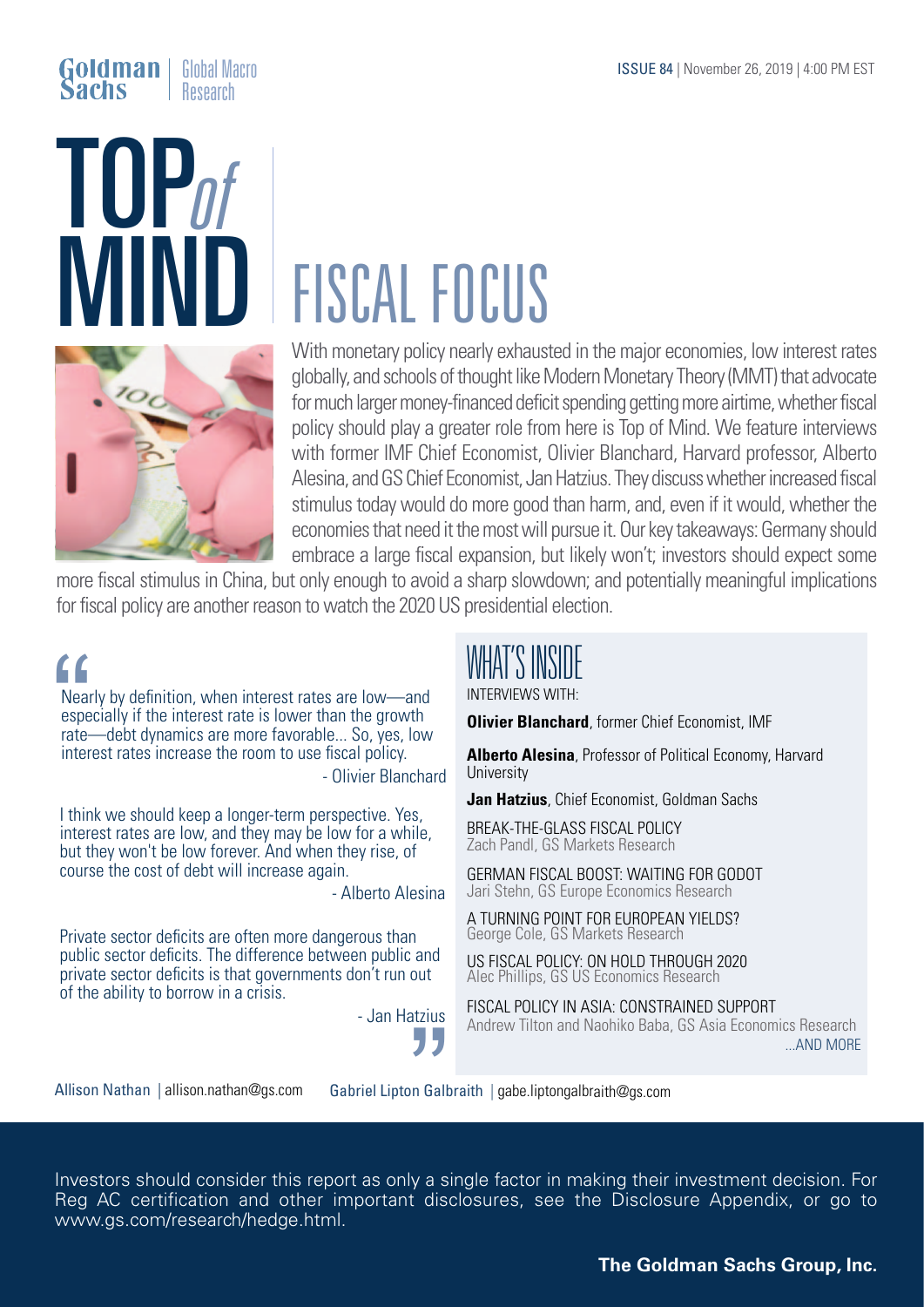# Macro news and views

### **We provide a brief snapshot on the most important economies for the global markets**

#### **Latest GS proprietary datapoints/major changes in views**

- We expect 2020 US growth to rise to 2.5% (Q4/Q4) off of a recovery in housing, strength in consumer spending, and a fading inventory drag; our estimated odds of a US recession within the next 12 months have fallen to 20%.
- We now believe US tariffs on imports from China have peaked, and assume a partial rollback of tariffs.

#### **Datapoints/trends we're focused on**

• A gap in labor and product market inflation that should leave core inflation at 1.7% by spring 2020 despite wage growth tracking around 3¼%.



#### **Latest GS proprietary datapoints/major changes in views**

- We expect Euro area growth to pick up to 1.1% next year and now think the ECB will keep rates on hold.
- We think UK growth will rebound to 2.4% (ann.) in H2 2020 off of reduced Brexit uncertainty and a sizable fiscal impulse.

#### **Datapoints/trends we're focused on**

- The UK's Dec 12 general election; current polls point to an increased majority for current PM Boris Johnson, which we think would lead to a Brexit deal before the end of January.
- Still slack, despite the Euro area unemployment rate declining to the lowest level since early 2008.

#### Still slack

Contributions to Euro Area output gap, percent



*Source: Goldman Sachs Global Investment Research. Source: Goldman Sachs Global Investment Research.*

### **US Japan**

#### **Latest GS proprietary datapoints/major changes in views**

- We think Japan growth will slow to 0.4% in 2020, down from 0.9% in 2019, primarily due to the impact of the October 2019 consumption tax hike.
- We now expect the government to pass a fiscal stimulus package of around ¥5tn (\$46bn) in 2020.

#### **Datapoints/trends we're focused on**

• The BOJ's ability to manage further yen depreciation; while we don't expect additional rate cuts in 2020, we do think the BOJ could more strongly consider taking rates deeper into negative territory if JPY/USD approaches 100.

#### Fiscal turning less negative

General government fiscal balance, % of GDP



*Source: Goldman Sachs Global Investment Research. Source: Cabinet Office, Goldman Sachs Global Investment Research.*

#### **Europe Emerging Markets (EM)**

#### **Latest GS proprietary datapoints/major changes in views**

- We expect EM growth to rise to 4.8% in 2020, driven largely by improvements in India, Russia, and Brazil.
- We've lowered our expectation for China growth in 2020 by 0.1pp to 5.8%

#### **Datapoints/trends we're focused on**

- The November EM PMIs, which will provide an important signal after stabilization in our EM Current Activity Indicators.
- Disappointing China growth and credit data in October despite a sizable rebound in September.

#### Some stabilization

Current activity in EMs ex-China by hard and soft data, %, 3mma 6.0

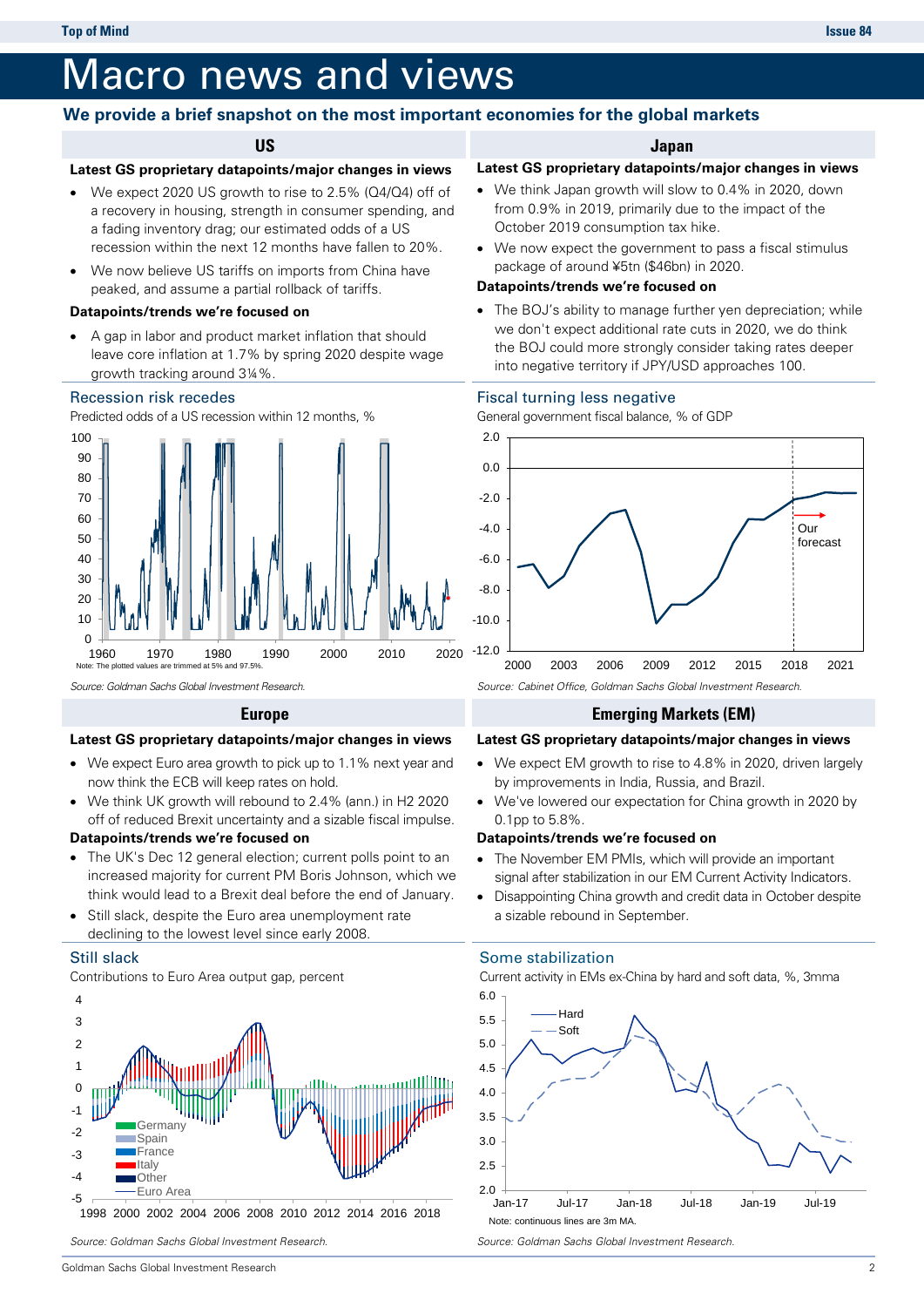With monetary policy nearly exhausted in the major economies, low interest rates globally, and schools of thought like Modern Monetary Theory (MMT) that advocate for much larger moneyfinanced deficit spending getting more airtime, whether fiscal policy should play a greater role from here is Top of Mind. This is especially the case in the Euro area, where former and current ECB presidents, Mario Draghi and Christine Lagarde, have directly called for as much. We dig into whether increased fiscal stimulus would do more good than harm, and, even if it would, whether the economies that need it the most will actually use it.

We first sit down with Olivier Blanchard, former Chief Economist of the IMF, whose recent work has focused on fiscal issues. He argues that there's reason to be less worried about higher government deficits today than in the past given persistently low interest rates, which reduce the future costs of deficits and the risk that debt rises to problematic levels. And this is especially true if interest rates are lower than growth rates, as they are now. So he sees greater room for the use of fiscal policy from here. He is generally agnostic about which fiscal measures to use, but tends to favor public investment. And he thinks the case for fiscal expansion is most compelling in the Euro area given its limited remaining room for monetary stimulus and current small fiscal deficits—although he doubts they will employ as much as they should (but he's holding out hope for green investment.)

Jan Hatzius, GS Chief Economist, generally agrees that larger deficits and higher debt levels are not particularly concerning for most advanced economies today. In general, he worries much less about public sector than private sector deficits given the latter can go bankrupt and the former can't. And he also believes that Germany in particular should pursue greater fiscal expansion, which he thinks would likely provide a powerful boost to growth, but will probably fall short in reality.

But when it comes to more aggressive forms of fiscal stimulus like money-financed deficits—whereby the government prints new (interest-free) money to finance public spending—Blanchard and Hatzius are more skeptical. Hatzius believes this type of measure could move things in the right direction when the economy is depressed, and therefore could be somewhat useful in places like the Euro area and Japan today. This is especially the case since the biggest risk of money-financed deficits—too much inflation—is small in these economies right now. But he doesn't believe that running large deficits in this way is never a problem, and cautions that much higher debt levels would likely generate financial market volatility and eventually higher inflation. Blanchard agrees and is perhaps even more concerned about the inflationary consequences; he doesn't see how financing deficits with interest-free money won't lead to overheating and eventually high—or even hyper-inflation.

That said, Zach Pandl, GS co-head of rates, FX and EM, contends that when inflation is too low, growth is weak and economies are operating at the Effective Lower Bound (ELB), governments can afford to be more aggressive, and that money-financed fiscal easing would likely go a long way in solving these ills. He argues that increased fiscal-monetary policy coordination in this manner could improve overall macro outcomes, as long as there is an appropriate governance structure that guards against the slippery slope of fiscal indiscipline and high inflation.

Alberto Alesina, Professor of Political Economy at Harvard University, is not as sanguine about the use of fiscal policy. Although he too thinks fiscal expansion in places like Europe probably makes sense today, he advises keeping a longer-term perspective; at some point, interest rates will be higher again. He also emphasizes that while some countries, like Germany, can afford larger deficits, others, like Italy, can't. More broadly, he argues that not all fiscal measures are equal; much higher multipliers for tax cuts than for increased spending suggest fiscal expansion should focus on the former. And, for that matter, he sees fiscal consolidation via spending cuts and tax cuts as potentially expansionary.

With all of the above in mind, we dig deeper into the room for fiscal expansion—and the likelihood that it's utilized—in the major economies today. We start with the country our interviewees think is the most obvious candidate for more fiscal stimulus: Germany. Jari Stehn, GS Head of Europe Economics, agrees that that case for greater fiscal expansion in Germany is convincing given its current weak growth, chronic public underinvestment, and the fact that looser German fiscal policy could also help enable looser Euro area monetary policy (more German debt issuance equals more sovereign bonds available for the ECB to buy.) But he estimates that fiscal headroom in Germany even without violating EU fiscal rules far exceeds planned stimulus, and that's unlikely to change unless we see a much more severe downturn. In that context, George Cole, GS senior rates and FX strategist, argues that fiscal policy won't be the main reason we've likely seen the bottom in European rates, but we've probably seen it nonetheless.

Andrew Tilton and Naohiko Baba, GS Chief Asia and Japan economists, respectively, also see relatively constrained support from fiscal policy in Asia's two biggest economies—China and Japan. Although China has increased fiscal stimulus to boost the economy since growth began to slow last year, Tilton thinks that policymakers have shifted to a more conservative stance, with a greater focus on controlling risks. This has basically amounted to doing the bare minimum to avoid a sharp slowdown—a stance he expects to continue. And Japan is moving in the opposite direction—Baba says—with the government recently raising the national consumption tax in a further attempt to rein in Japan's large fiscal deficit amid already high debt levels—although they are attempting to do so in a less disruptive way than in the past.

Finally, GS Chief US Political Economist, Alec Phillips, argues that fiscal stimulus in the US—where the case for it is the weakest is set to fade, despite the likelihood that President Trump will likely propose a tax cut in the run-up to the election next year. But he also believes that the 2020 presidential election could have meaningful implications for fiscal policy, so yet another reason to keep our eyes peeled on it (as they already are…!)

We wish our US clients a Happy Thanksgiving, and hope you will check out the podcast version of this and other recent GS Top of Mind reports—o[n Apple](https://podcasts.apple.com/us/podcast/top-of-mind-at-goldman-sachs/id1461884827) and [Spotify.](https://open.spotify.com/show/4PnFsF7pSNzzN1oGmknJ81)

#### Allison Nathan, Editor

*Email: [allison.nathan@gs.com](mailto:allison.nathan@gs.com)  Tel: 212-357-7504 Goldman Sachs and Co. LLC* 

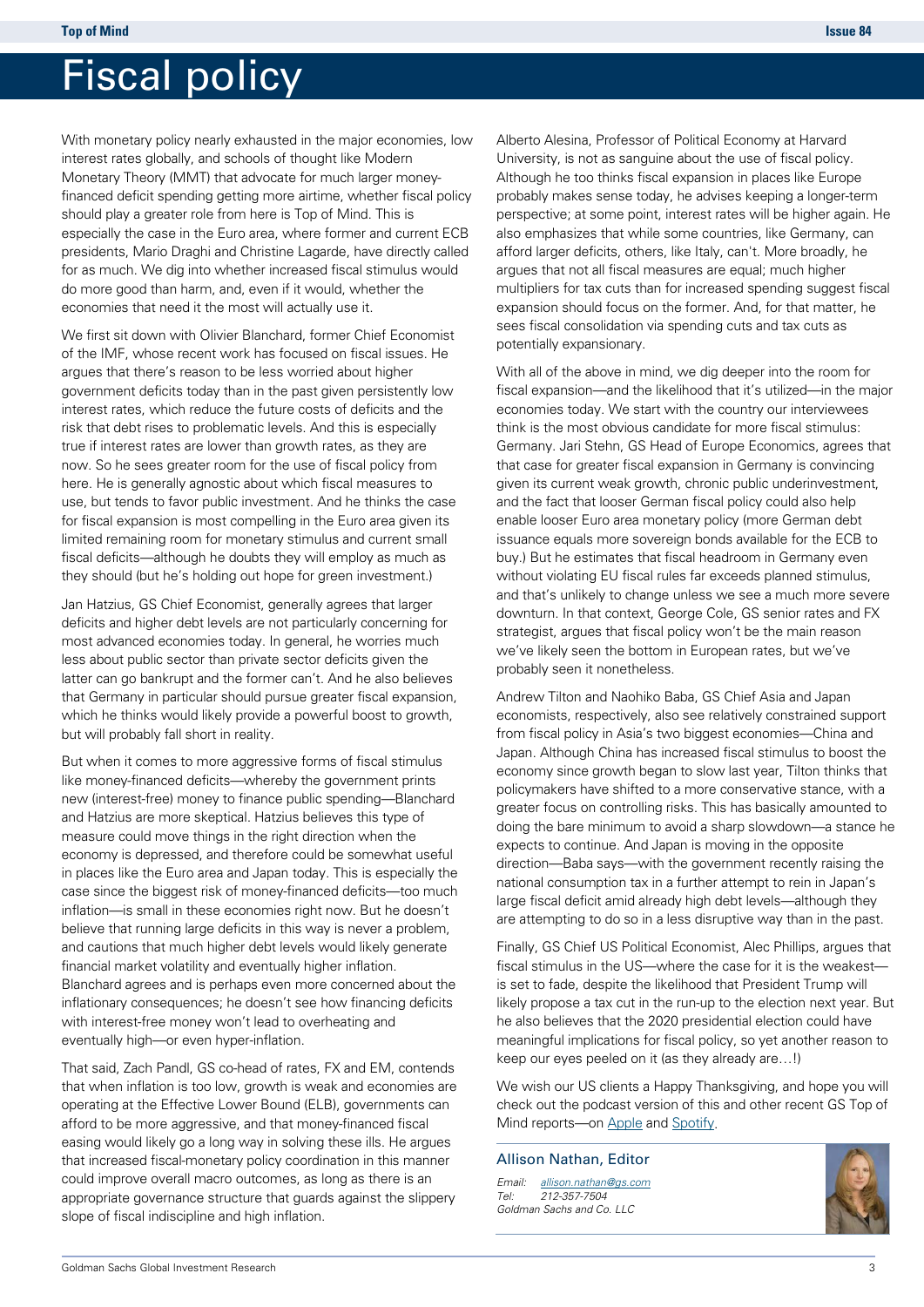# Interview with Olivier Blanchard

Olivier Blanchard is a Senior Fellow at the Peterson Institute and the former Chief Economist of the International Monetary Fund. His recent work has focused on the lower costs and risks of public debt in an environment of low interest rates. Below, he argues that the space for fiscal policy is larger today than in the past, and that fiscal policy could be especially beneficial for economies at the ELB. *The views stated herein are those of the interviewee and do not necessarily reflect those of Goldman Sachs.*



**Allison Nathan: Discussions about the use of fiscal stimulus today often start with the fact that interest rates are very low, and markets expect them to remain low for the foreseeable future. But shouldn't we worry that markets are wrong?**

**Olivier Blanchard:** Nothing is for sure, and the markets could be wrong. But

there are reasons to think that they are right. First, low real rates today are not a fluke; they have been on a declining trend since the mid-1980s. Second, while I wish we better understood the role of the various secular factors behind this declining trend, most of the factors we have identified are likely to persist. And, third, the market's conviction in this view is notable. The yield curve suggests markets are convinced that rates will remain low, and option markets are pricing a very low probability of rates increasing. So, I think it is reasonable to assume that low rates will continue. But even if markets turn out to be wrong, governments today can lock in current low rates for 10, 20, even 30 years by issuing long-maturity bonds.

#### **Allison Nathan: So are big fiscal expansions less problematic for debt dynamics today than in the past?**

**Olivier Blanchard:** Nearly by definition, when interest rates are low—and especially if the interest rate is lower than the growth rate—debt dynamics are more favorable. The future costs of deficits are lower. The risk that debt rises to levels that require large primary surpluses in the future, which may be difficult to generate, is lower. In fact, if the interest rate is lower than the growth rate, as is the case today, it's possible to run small primary deficits and still have a falling debt-to-GDP ratio. So, yes, low interest rates increase the room to use fiscal policy.

#### **Allison Nathan: Should we be worried that your advice will lead to large deficits/high debt levels, which will weigh on growth and increase vulnerability to crises down the road?**

**Olivier Blanchard:** Yes, I worry. But to be clear, I'm not advocating fiscal indiscipline… I'm advocating fiscal discipline adapted to the current environment, which allows governments to be a bit more relaxed about debt than in the past. Now, if investors panicked in the face of rising debt levels, growth would take a hit. And very high debt levels could have an adverse impact on growth by creating a debt overhang, making borrowing challenging. But none of the major economies are anywhere close to that situation today.

Going beyond these crisis scenarios, the usual concern is that debt accumulation reduces capital accumulation. To start, that's only true when the economy is at full employment. Below full employment, a larger deficit may actually increase investment. But assuming that debt decreases capital accumulation, the

question is how costly is that decrease in terms of future output? If the rate of return on capital is low, the displacement may not be that costly, or even costly at all. In my view, low safe rates today are telling us that risk-adjusted rates of return on capital are low. So even if we are crowding out capital by running deficits even in an economy that is at full employment, the long-run cost may not be large.

#### **Allison Nathan: Does fiscal stimulus make sense today just because rates are near/at the effective lower bound (ELB)?**

**Olivier Blanchard:** Absent the ELB, lower interest rates would still provide a case for aiming at higher target debt levels and for adjusting deficits more slowly. For example, public investment clearly becomes more attractive the lower the borrowing cost. But at the ELB—when monetary policy is constrained—the case for fiscal policy to support demand and help maintain output at potential becomes compelling. And today—short of much more unconventional measures than central banks are willing to take—I see little headroom left for monetary policy. The US, where shortend policy rates are positive, is perhaps the exception. But in places like the Euro area or Japan, I think what monetary policy can do from here is marginal. Even if we could achieve large negative real rates, the concern is that we end up hitting the "reversal rate," at which point monetary policy no longer works the way it should, with people, for example, increasing rather than decreasing their saving in response to a lower rate. For these reasons, we have to assume that the room for monetary policy is very limited, and this implies the need for fiscal policy to play a larger role.

**Allison Nathan: Does the type of fiscal expansion matter? Some people argue that bigger multipliers for tax cuts versus spending increases—along with the risk of unproductive spending—suggests fiscal expansions should always be conducted via tax cuts, which makes the fact that interest rates are low less relevant. What do you say to that?**

**Olivier Blanchard:** Different fiscal measures have different multipliers, and some might be bigger than others because of psychological effects, and so forth. But in the current environment, I think a larger fiscal deficit will be expansionary, whether it's done through lower taxes or higher spending. Different measures have different pros and cons. Some are harder to undo later, which is a consideration if there could be a need to decrease the deficit in the future. Some measures—like public infrastructure—have positive long-run effects, assuming the infrastructure is needed. And some tax measures are more beneficial than others. I'm basically pragmatic and agnostic about the appropriate composition of fiscal policy. That said, today, I would be happiest if fiscal deficits financed public investment.

**Allison Nathan: So to what extent should fiscal stimulus be playing a larger role today? Let's start with the Euro area.**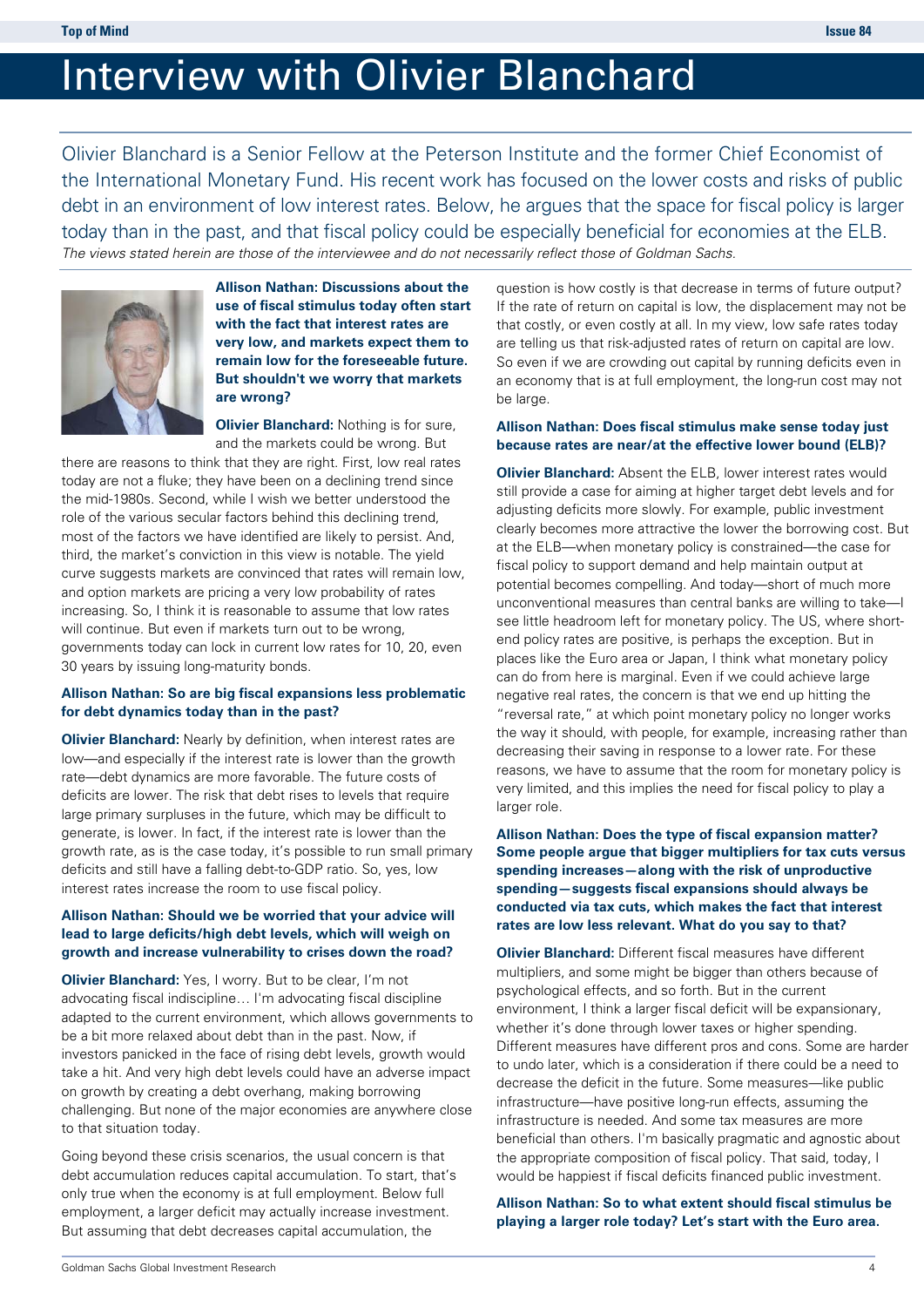**Olivier Blanchard:** The Euro area has a relatively small fiscal deficit and monetary policy at the ELB. In my view, it still has a negative output gap, meaning that output could be increased without generating overheating. For these reasons, I am in favor of a fiscal expansion, and against the consolidation that fiscal rules in the region currently dictate. If Germany finds itself in recession, I think they should be ready to use fiscal policy more than the rules allow.

#### **Allison Nathan: Is Europe likely to pursue the fiscal expansion it needs? What explains the hesitancy to do so?**

**Olivier Blanchard:** I'm just back from Europe, and I had many discussions about this. The fiscal rules in the region are a constraint. They are not always respected. But they still affect behavior. For example, countries like Italy are scared of the market's punishment if they violate them. These rules come from somewhere—a strong fear of debt and inflation in countries like Germany, which has historical validity. This fear is so deeplyrooted that in some cases there is a refusal to even consider the macro aspects of fiscal policy; the view is debt is debt and the less you have of it, the better. So a mix of rules, beliefs, and unwillingness to think about the macroeconomic implications has constrained German fiscal policy, and, in turn, Euro area fiscal policy. I suspect that unless there is a serious slowdown, the Euro area will not pursue the fiscal policy it needs.

That said, I do see signs that the mindset is evolving. Not everybody shares Germany's perspective. There is also increasing demand for green investment, which is much stronger in Europe than in the US, and which is indeed relatively strong in Germany, especially as the Greens may become part of the ruling coalition. Even people who don't like debt are more open to the notion of investing to protect against global warming, and maybe financing some of it by debt. Because of the externalities, that type of measure must be taken at the European level. There's hope for progress, but I'm not holding my breath.

#### **Allison Nathan: What about Japan? To what extent should it be employing fiscal stimulus?**

**Olivier Blanchard:** Japanese policymakers have used aggressive monetary and fiscal policy for close to 20 years now. The potential growth rate in Japan isn't great, and output is roughly at potential. So what should they do today? On the one hand, any attempt to substantially reduce the deficit would likely weigh on growth given limited monetary stimulus. So I opposed the recent increase in their consumption tax. On the other hand, Japan's debt has reached levels that are a bit worrisome, even to me. So I am not in favor of Japan pursuing a further fiscal expansion and think they have to find other ways to stimulate demand that rely less on fiscal deficits.

#### **Allison Nathan: Hasn't Japan's experience shown that persistent fiscal deficits—alongside aggressive monetary stimulus—can't get you out of a low growth/inflation trap?**

**Olivier Blanchard:** No, I think that's the wrong argument. The reason why growth is low in Japan has very little to do with fiscal and monetary policy. It has to do with challenging demographics that have left Japan with low potential growth. I see Japanese demand policy largely as a success. Faced with very low domestic private demand, and a reluctance to adjust through currency

depreciation, monetary and fiscal policy has done nearly the best job they could.

#### **Allison Nathan: What about the US? Did the recent tax cut make sense? What role should fiscal policy play today?**

**Olivier Blanchard:** When the corporate tax cut was under discussion, I worried that the boost to demand was not needed and would lead to overheating. That did not happen. As it turns out, it may be that if the US had run smaller deficits, the Fed might have had to stay at lower rates, and we may have found ourselves with lower growth over this period and less monetary policy headroom than we have today. But I think the deficits could have been used much better. The corporate tax cut doesn't seem to have increased investment much, and it has had adverse distributional effects. I am sure that infrastructure investment would have been more useful. Today, with the US running a deficit of more than 5% and the economy at full employment, I think the US should decrease its deficit, but only slowly, because the Fed doesn't have much margin to maintain output at potential if fiscal policy is contractionary.

#### **Allison: Would there be a benefit from more coordination between fiscal and monetary policymakers?**

**Olivier Blanchard:** Far away from the ELB, there is not much need for coordination. For example, the central bank can lower interest rates in response to fiscal consolidation to ensure that the fiscal contraction doesn't lead to recession. This was done during the Clinton-Greenspan era. But the current situation is completely different because the central bank can't just offset fiscal policy. For this reason, there's a case for closer coordination to achieve a more optimal outcome. For example, Europe could probably benefit from additional public spending and higher—i.e. positive nominal rates, but that would require a large amount of coordination between individual countries and the ECB.

#### **Allison Nathan: How do your views on a larger use of fiscal policy differ from proponents of MMT, who call for governments to finance deficits by printing more money?**

**Olivier Blanchard:** Not for lack of trying, I'm honestly not sure what MMT proponents believe or not. But if we leave MMT aside, and focus on the argument that large deficits can be money financed without major problems, I think that argument is wrong. You can indeed finance deficits with interest-paying money, which is effectively identical to financing deficits via bond issuance, except instead of paying interest on your debt, you're paying interest on reserves held by the central bank. But if you aim to money finance the deficit without paying interest on money, then the large deficit implies that you have to print an enormous amount of non-interest paying money relative to the existing demand. This leads to a massive increase in the supply of noninterest paying money against limited demand, and pushes the interest rate down to zero. So you end up with an interest rate at zero and a very large deficit. The likely eventual outcome is overheating, and eventually high or hyperinflation; the old notion that printing a lot of money eventually leads to hyperinflation still holds today, and the only way to avoid it is by paying interest on the money, just as you do on a bond issuance. I'm not sure that money financing a large deficit without paying interest on the money is what MMT proponents are advocating. But if it is, they're wrong.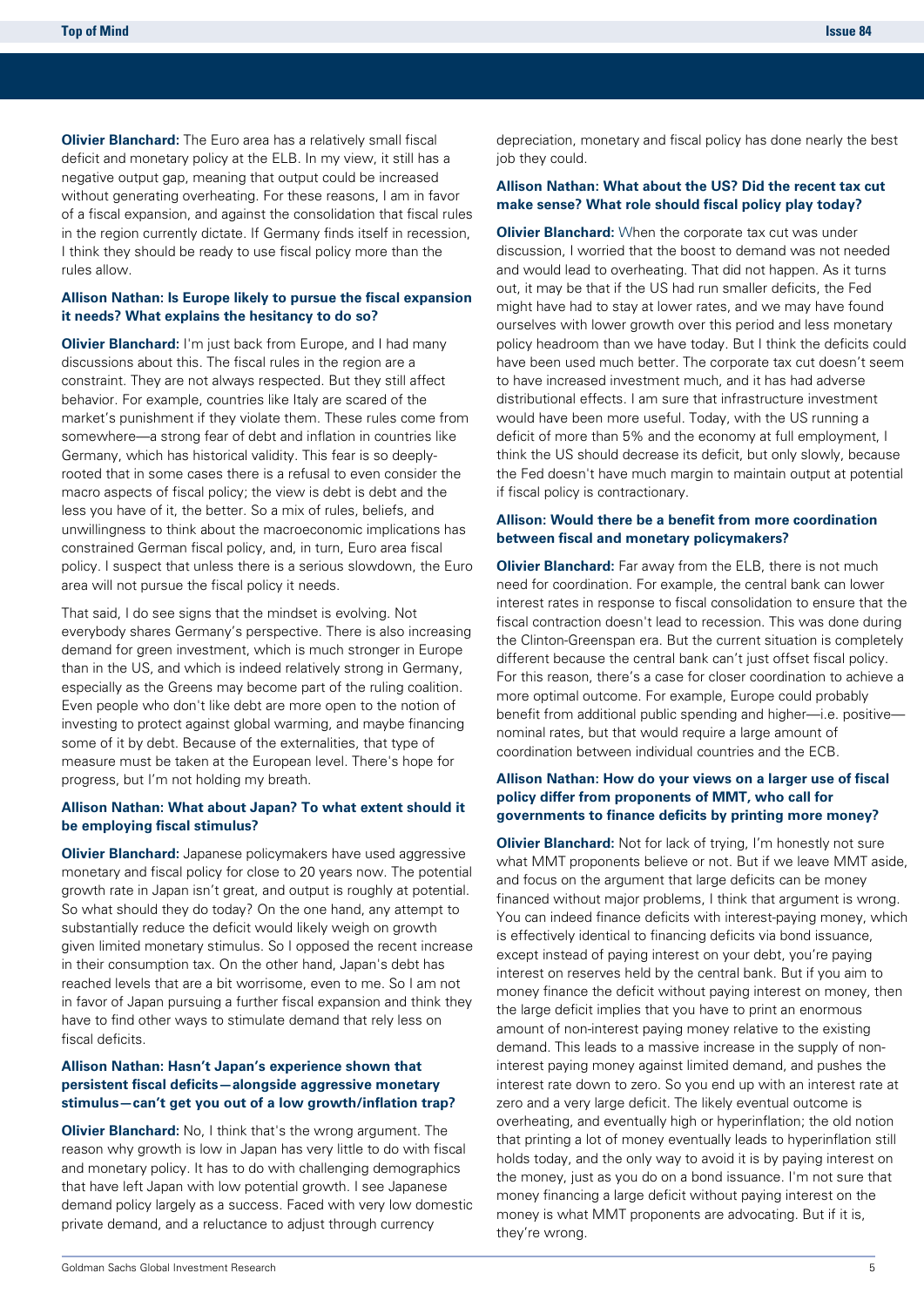Jan Hatzius is Chief Economist at Goldman Sachs. Below, he argues that the cyclical case for fiscal expansion is much stronger in the Euro area than in Japan and the US today.



#### **Allison Nathan: Should fiscal policy play a bigger role as Mario Draghi and Christine Lagarde have called for?**

**Jan Hatzius:** In Europe, I agree that the case for expansionary fiscal policy on cyclical grounds is quite clear. This is especially true for Germany, which is running a large fiscal surplus at a time when interest rates are deeply negative,

GDP growth is barely positive, inflation is well below target, and monetary stimulus—while not fully depleted—is likely to be relatively limited at this point. In Japan, I think fiscal expansion rather than the consolidation Japanese policymakers are generally pursuing—could also be useful given lackluster growth, stubbornly low inflation, and very limited monetary policy headroom. But Japan's already high fiscal deficit/debt level and relatively tight labor market make this a less clear-cut case than in Europe. And in the US, I don't see a compelling cyclical case for fiscal stimulus right now considering the current combination of growth near potential, early signs of a pickup, inflation that is relatively close to—albeit still below—the Fed's target, some monetary policy headroom, and already high fiscal deficits/debt levels.

#### **Allison Nathan: Is it typical to use fiscal stimulus at this point in the cycle?**

**Jan Hatzius:** The use of fiscal policy for cyclical reasons this deep into a business expansion is unusual. Fiscal expansions driven by cyclical considerations typically occur during or immediately after a recession, like the Obama stimulus of 2009. Of course, it's also quite unusual for monetary policy to be as constrained is it today. So, many things are different about this cycle relative to previous cycles. That said, a significant downturn in the economy would further strengthen the case for easier fiscal policy in Europe, and reinforce or introduce one for Japan and the US. That's especially the case given that monetary tools are likely to be grossly insufficient to deal with a significant negative shock to the economy in Europe and Japan, and maybe even in the US.

#### **Allison Nathan: Given that we are so late in the cycle, how much could fiscal stimulus actually boost growth in the economies you think need it most?**

Jan Hatzius: In Europe, I think fiscal stimulus could provide a powerful boost. Fiscal multipliers are likely to be relatively large because there probably wouldn't be a monetary policy offset. In other words, if fiscal stimulus pushed Euro area growth back up from close to zero currently to a sustained above-trend pace of 1.5-2%, the ECB likely wouldn't tighten policy in response. In Japan, the likely effectiveness of fiscal stimulus is less clear because the real economy has actually performed quite well and the labor market is already relatively tight. So, the impact that fiscal expansion would have on real output might not be that great. That said, if fiscal expansion led to even some incremental upward pressure on employment, and that fed into stronger wage growth—and ultimately higher inflation—that would be a good thing.

#### **Allison Nathan: Given that unprecedented monetary easing has failed to sustain growth and boost inflation in the Euro area, why do you think fiscal expansion can?**

**Jan Hatzius:** When judging the effectiveness of monetary stimulus, we have to ask what the economy would have looked like without it. I believe that if the ECB hadn't pursued negative interest rate policies and QE as it did, the Euro area would be in much worse shape today. Although the recovery has been gradual, unemployment rates in the region are down nearly five percentage points since those policies were employed, and continue to fall. The concern today is that the higher growth pace achieved in late 2017/early 2018 has slowed to a trickle. So, while monetary stimulus has supported the recovery, it's clearly less effective now than it once was. Supplementing it with fiscal policy therefore makes a lot of sense to me.

#### **Allison Nathan: You've argued in the past that the ECB was late to embrace easier monetary policy. Have Euro area fiscal authorities made the same mistake?**

**Jan Hatzius:** Yes. Fiscal policymakers absolutely should have been doing more in Europe for many years. The post-crisis lethargy has been quite costly; I don't have much doubt that Europe would be in a better position today if fiscal policy had been easier in the post-crisis period. But Europe was not alone in this; after the stimulus program of 2009/10, the US, too, had a period of significant fiscal retrenchment, which took more than 1 percentage point per year off growth in 2011-13, by our estimates. This was wholly inappropriate given that the US unemployment rate was still 9% in 2011. Of course, the US has moved well past this period, but I generally believe that fiscal policy has been too tight in some of the biggest economies for much of the post-crisis period.

#### **Allison Nathan: Even if Euro area policymakers** *should* **embrace more fiscal stimulus, the question is,** *will* **they?**

**Jan Hatzius:** We are seeing some expansion, but much less than what we need. We currently expect a fiscal impulse of 0.3pp of GDP in the Euro area in 2020, which is not a lot in an economy that is near stagnation. So policymakers are moving in the right direction, but at a frustratingly slow pace.

#### **Allison Nathan: Are Euro area fiscal rules a constraint to more fiscal expansion? Are these types of rules useful?**

**Jan Hatzius:** I'm not against fiscal rules in principle, but I think the way that many of them have been implemented has been harmful in practice. For example, the Euro area's Stability and Growth Pact, which limits government deficits to 3% of GDP without taking account of the cyclical position of the economy, has been quite damaging, in my view. It forced countries such as Spain to retrench hard in 2010-2013, despite the fact that much of the deficit was due to the deep recession and the sky-high unemployment rate. The German Debt Brake, which limits structural deficits to 0.35% of GDP, is not currently binding, so it wouldn't stand in the way of a bigger fiscal expansion today. But I frankly think 0.35% of GDP is too small; a much larger limit designed to protect against what could be truly deleterious debt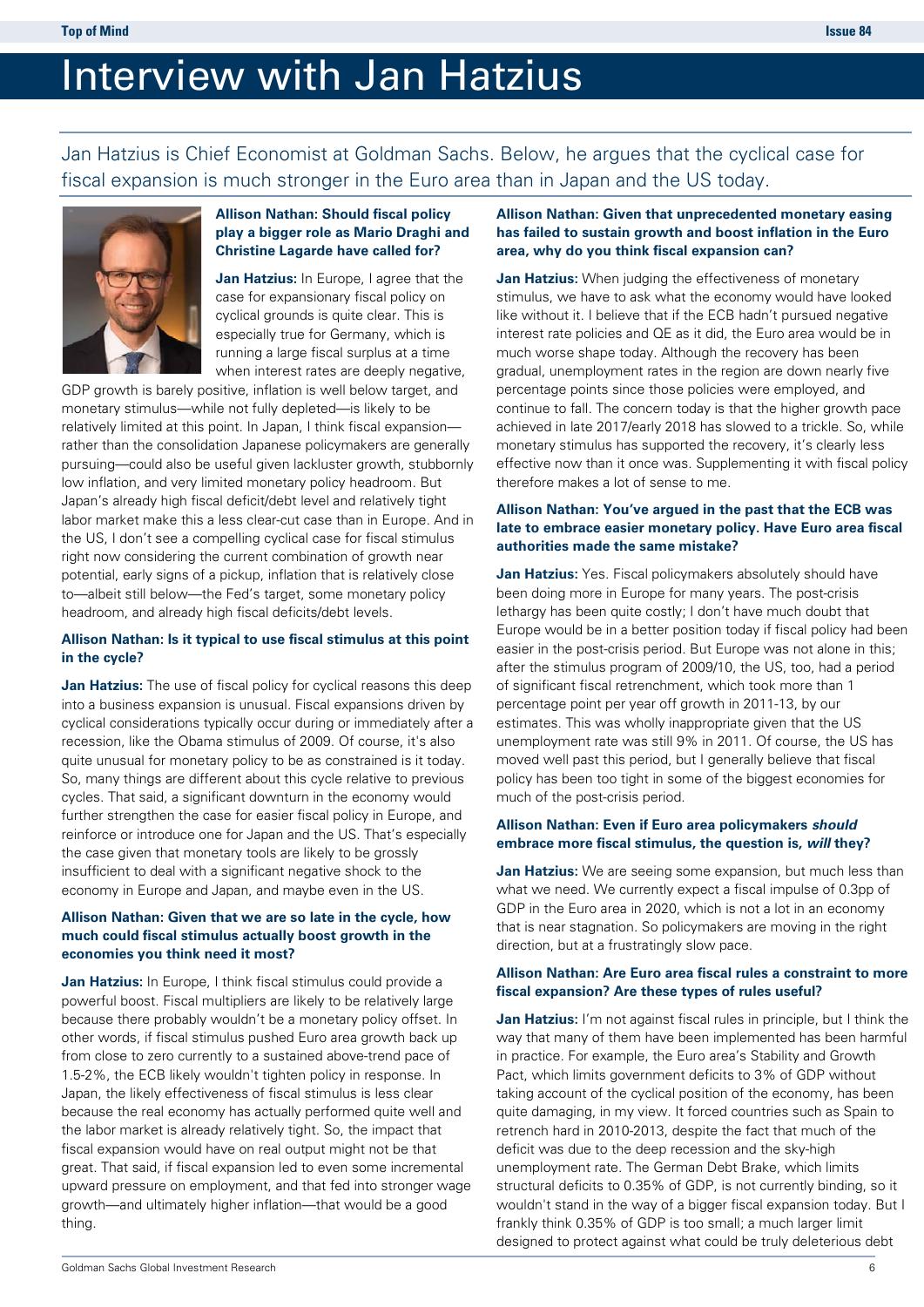build-ups would be a more sensible rule. And don't even get me started on the US debt limit, which also ignores the cyclical position of the economy and is additionally specified in terms of the nominal debt stock rather than the debt/GDP or deficit/GDP ratio. This, along with the highly-politicized process for lifting it, makes the US debt ceiling a very problematic rule.

#### **Allison Nathan: Underlying these rules is an assumption that large deficits and high debt levels are ultimately harmful to growth. Does this assumption still hold?**

**Jan Hatzius:** At some level of debt, I think it has to hold. Extremely indebted economies will be less well-positioned to invest in areas like infrastructure that promote growth over the longer term. But Europe is so far from this situation today, it's just not relevant in my view. In the US, the relatively high deficit and debt levels suggest gradual consolidation probably needs to occur over the longer term, but I also don't think it's a major priority right now, at least partly because the low level of interest rates today has reduced the debt service burden associated with high debt stocks. In Japan, the argument that fiscal consolidation is necessary to limit growth in the already very high debt-to-GDP ratio is more plausible. But many economists over several decades have repeatedly raised their assessment of what debt-to-GDP levels are sustainable. And at this point, there's no sign that even the quite high Japanese debt-to-GDP ratio is inflicting significant harm.

#### **Allison Nathan: Relatedly, are concerns that large deficits/high debt will leave your economy more vulnerable to crisis less relevant today?**

**Jan Hatzius:** I think so. Concerns that were especially prevalent in the early part of the post-crisis period about crowding out, the eventual monetization of large deficits, high inflation, and runs on government debt markets were misplaced; I believed that to be the case back then, and have even more conviction today. The reason these fears never came close to playing out was that economies were cyclically depressed, characterized by high unemployment, low inflation and substantial spare capacity. For advanced economies with floating exchange rates and inflationtargeting central banks, fear of a fiscal crisis in that type of environment was unreasonable. Of course, for countries without floating exchange rates and a central bank that can act against a run on the bond markets, the situation is somewhat different; so this fear is more realistic for countries like Portugal or Greece, for example. But I don't think that Europe as a whole is overly indebted or that even a sizable fiscal expansion from here would materially increase Europe's vulnerability to a crisis.

#### **Allison Nathan: Modern Monetary Theorists (MMT) argue that deficits don't matter for countries that have their own currency. Do you agree with their perspective?**

**Jan Hatzius:** I agree that a country with its own currency and a central bank that can purchase government debt can't technically go bankrupt. That's nothing more than an accounting identity, but it was probably missed by at least some of the people who thought there was going to be a run on US or European

government debt in the aftermath of the crisis. I also agree with the idea that private sector deficits are often more dangerous than public sector deficits. The difference between public and private sector deficits is that governments don't run out of the ability to borrow in a crisis, while the private sector can lose access to credit markets. And if that happens in a downturn—especially if the starting point is a substantial private sector deficit—then a large retrenchment in private sector spending relative to income must occur, which then deals a significant blow to aggregate demand, typically pushes the economy into recession, and can trigger a financial crisis. This pattern played out not only in 2008, but also in several other financially-driven recessions over the last 30 years. So, I think the risk that excessive public sector deficits cause a crisis is indeed much smaller than many economists have historically feared.

#### **Allison Nathan: So can government simply print more money to finance higher deficits with little risk?**

**Jan Hatzius:** I wouldn't go as far as to say that because a government can't technically go bankrupt, deficits are never a problem. Even most proponents of MMT will say that inflation is a constraint; so, you should run and monetize deficits until inflation becomes a problem and then you should rein it in. In that sense, I view MMT as a very aggressive form of Keynesian macroeconomic policy, which is usually a good idea when the economy is depressed and far away from full employment, but a much less good idea when you're at full employment. From that perspective, I was sympathetic to many of the policy prescriptions of MMT proponents in the early years after the crisis because they got you to the right place, whether or not you agreed with all of the tenets.

Today, I think the merits of employing MMT policy prescriptions depend on where you sit. In the US, I'm generally not sympathetic because the economy is effectively at the Fed's dual mandate, and very aggressive stimulus could ultimately do more harm than good in terms of inflationary pressures. Even outside the inflation risk, a sudden decision to run a much larger annual deficit could push up long-term interest rates in a way that destabilizes the financial markets and ultimately the real economy. It's just not worth the risk given how well the US is doing from a cyclical perspective. In Europe and to some degree Japan, by contrast, the economy would likely still benefit from aggressive stimulus.

#### **Allison Nathan: Setting MMT aside, should policymakers pursue greater monetary and fiscal policy coordination?**

**Jan Hatzius:** I don't think explicit fiscal and monetary policy coordination is necessary as long as central banks do their job appropriately in pursuing their mandates. If that's the case, then in a situation that requires fiscal stimulus, the central bank will effectively cooperate and be patient in responding to the inflationary pressures that emerge. Bottom line: You don't need explicit coordination unless the central bank is pursuing an overlyrestrictive policy—and if that's the case, it will probably be difficult for fiscal and monetary authorities to agree on a coordinated policy anyway.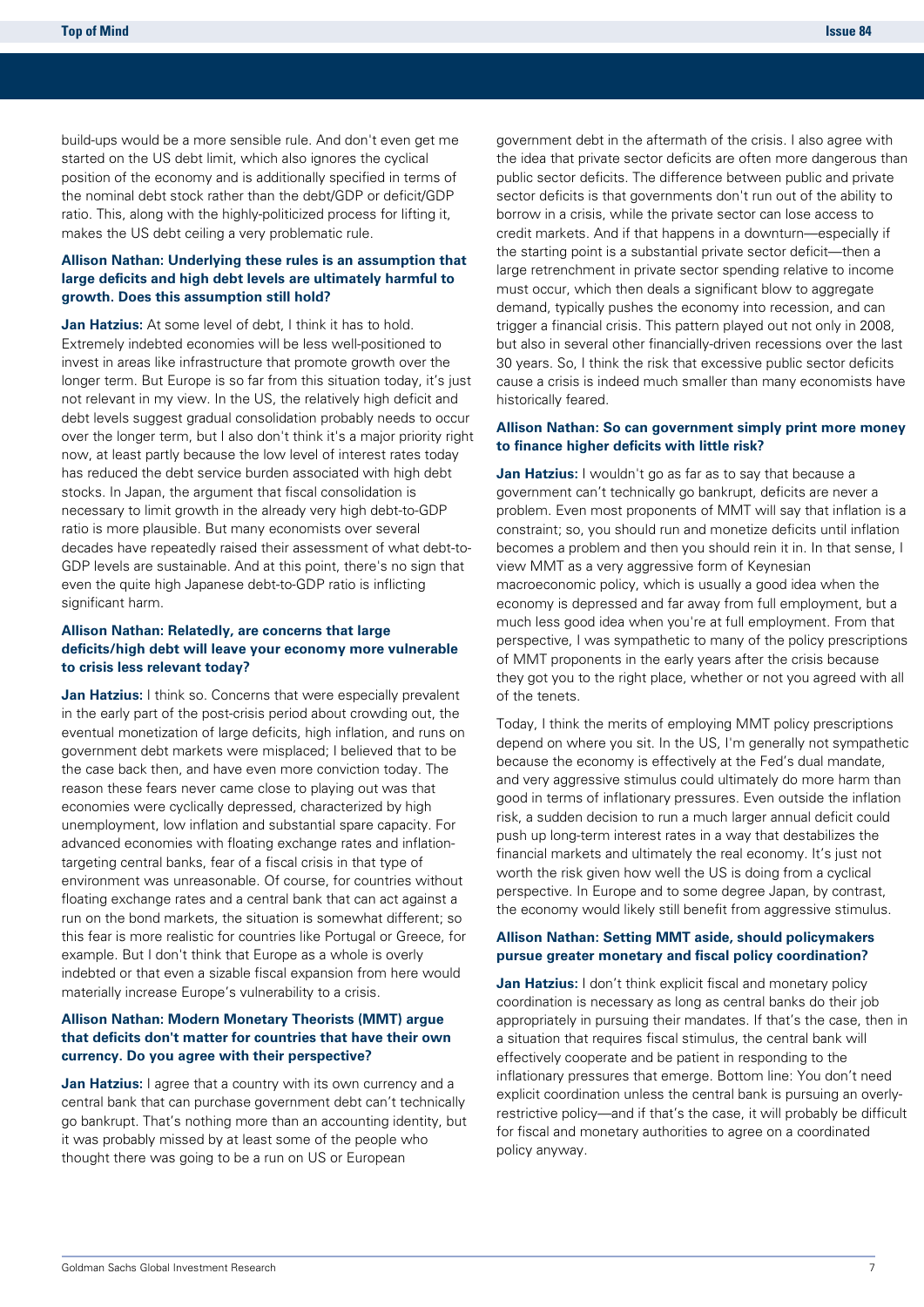Alberto Alesina is the Nathaniel Ropes Professor of Political Economy at Harvard University, where his research focuses on macroeconomics and political economy. He is most recently the author of *Austerity: When It Works and When It Doesn't (with Carlo Favero and Francesco Giavazzi, 2019.)* Below, he argues that there is a bit too much complacency about higher deficits and debt today, but if countries pursue fiscal expansion, they should do so via tax-based fiscal stimulus. *The views stated herein are those of the interviewee and do not necessarily reflect those of Goldman Sachs.*



**Allison Nathan: Today, the consensus view seems to be that large fiscal deficits and high debt levels are less of a problem now than in the past. Has consensus become too sanguine?** 

**Alberto Alesina:** Yes, I think so. In general, public discourse—including among economists—has been too one-

sided. Before the financial crisis, there was a period called the Great Moderation characterized by high growth, low inflation, and subdued volatility. At the time, discussions were all about how the period of cycles was over, and we had reached nirvana. Then, the financial crisis hit and the narrative became that everything was collapsing and periodic crises were the new normal. Now, interest rates are low and the prevailing view is that they will stay low forever, so we can borrow as much as we want and won't have a debt problem.

I think we should keep a longer-term perspective. Yes, interest rates are low, and they may be low for a while, but they won't be low forever. And when they rise, of course, the cost of debt will increase again. I'd add that even with generally low interest rates today, highly indebted countries may still face a large spread, so the cost of debt is not that cheap for them. In general, I would be more even-handed in looking at the past to predict the future, and a bit more prudent about advising large fiscal stimulus in many countries that can't afford it even today.

I would be more even-handed in looking at the past to predict the future, and a bit more prudent about advising large fiscal stimulus in many countries that can't afford it even today."

#### **Allison Nathan: That said, does a wider use of fiscal stimulus make sense in some countries today?**

**Alberto Alesina:** Yes. For example, some fiscal stimulus may be appropriate in Europe given low growth and limited monetary policy ammunition. This may be particularly the case for some countries, like Germany, which can afford it, versus others, like Italy, that can't.

But I think the discussion about fiscal stimulus is too generic. Some fiscal stimulus, such as spending on useless programs or on pensions that will ultimately prove unsustainable given aging populations, is never a good idea. Overall, I think that any fiscal expansion should focus on cutting taxes rather than on

increasing spending, for two reasons. First, spending by many European governments is already quite high and sometimes inefficient. And, second, an avalanche of evidence now shows that tax multipliers are much bigger than spending multipliers, so, for a given amount of added deficit, the beneficial effect on output is much bigger when taxes are lowered/capped versus when spending is increased.

I think that any fiscal expansion should focus on cutting taxes rather than on increasing spending."

#### **Allison Nathan: Are some types of tax cuts more productive in stimulating growth than others?**

**Alberto Alesina:** While substantial evidence shows that the tax multiplier is bigger than the spending multiplier, it's less clear that capping or cutting some types of taxes is more beneficial than others. This may depend on the tax structure, which differs substantially across countries. In general, cutting taxes on the middle class, at least in the short term, tends to stimulate consumption more because the middle class' propensity to consume is higher. And capping labor taxes is typically particularly beneficial for employment.

#### **Allison Nathan: Some argue that the Trump tax cuts have done little to boost growth. Has that influenced your thinking about tax-based stimulus?**

**Alberto Alesina:** I think it's too soon to come to that conclusion. The data needed to analyze the impact of the recent tax cuts on the economy is still being accumulated, and, once we have it, we'll need to examine it closely. Certainly, the US economy has not fallen into recession and seems to be doing reasonably well. How much of that is due to the tax cut and how much of it could have happened anyway is difficult to assess at this point.

#### **Allison Nathan: Even if tax cuts are typically more effective than spending boosts, aren't some types of spending productive?**

**Alberto Alesina:** Sure. But, in general, in high tax countries, tax cuts are preferable when pursuing fiscal expansions. That said, whether spending is productive depends on what the money is spent on. For example, there's a view that spending on infrastructure is always very productive. That may be true for some countries today, like the US and perhaps Germany, where there is a relatively clear need for infrastructure investment. But some countries, such as Spain and France, may have actually overinvested in infrastructure. So whether even this type of spending is useful depends on the context.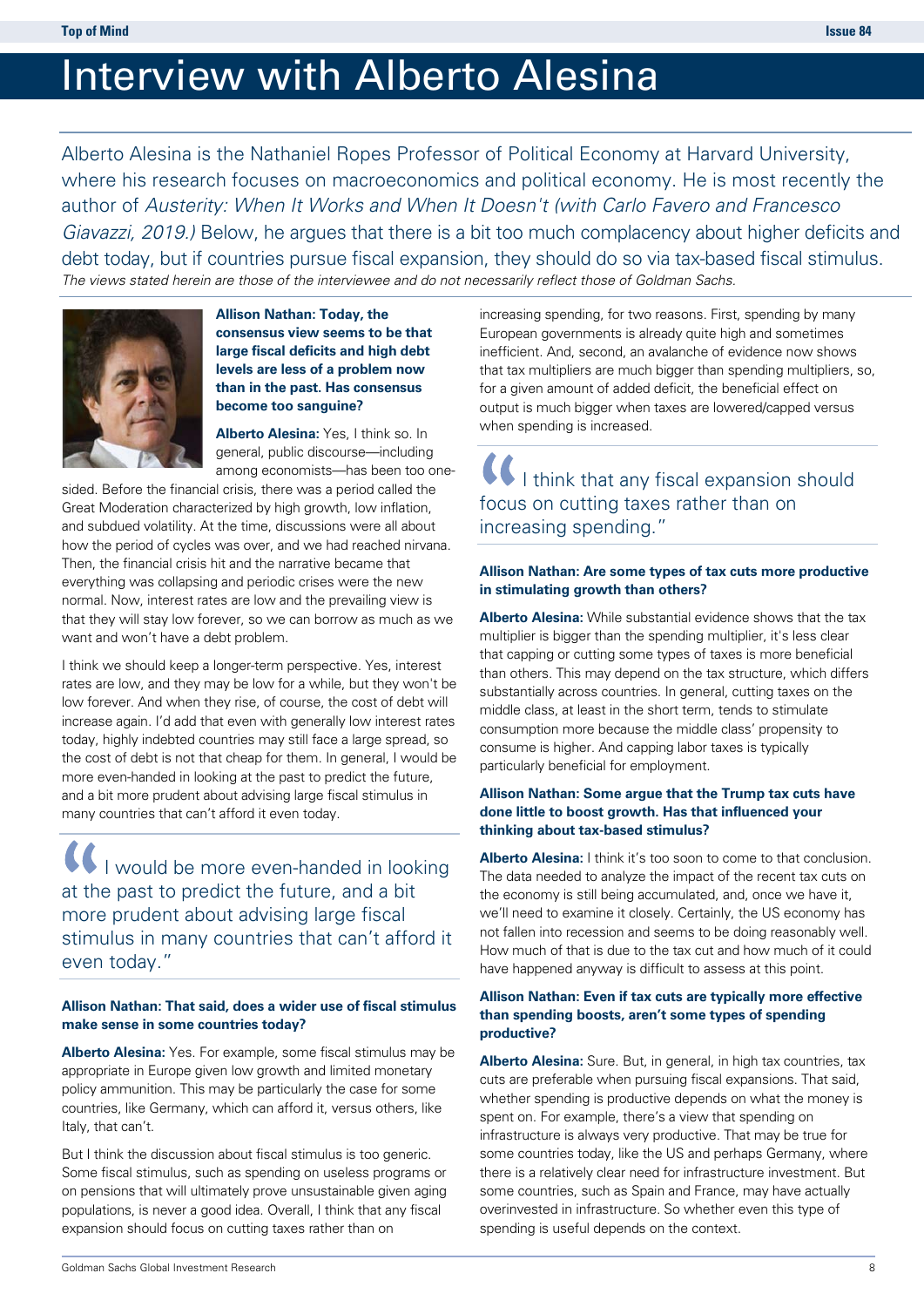**Alberto Alesina:** Certainly, austerity—the aggressive pursuit of fiscal consolidation—contributed to, but was not the only culprit of, a period of low growth in the countries that employed it. The question is: what would have happened without that austerity? It's easy for critics to say that Europe would have been better off without it. But without austerity the Euro area would have likely found itself in an even bigger mess, with other countries like Italy or Spain suffering financial crises. I think the fact that things didn't get even worse in Europe actually owed in large part to the willingness of some countries to engage in austerity to fight against a potential crisis, as well as to the decisive actions of Mario Draghi.

It's also important to note that while some countries such as Italy are still struggling, other countries that employed even harsher austerity policies like Spain, Portugal, and Ireland are now doing very well. So, the idea that austerity is responsible for all of Europe's current woes has been blown way out of proportion. But, more importantly, countries that cut spending did much better than countries that raised taxes.

A perfectly disciplined fiscal policy is one that allows deficits to increase during recession and surpluses to accumulate during booms. And, in fact, the use of austerity would almost never be necessary if governments were disciplined in this way."

#### **Allison Nathan: So, are fiscal discipline and austerityfocused policy approaches getting too bad a rap these days?**

**Alberto Alesina:** I don't like the phrase "fiscal discipline." Stimulating an economy by running fiscal deficits during recession does not mean there is a lack of fiscal discipline. A perfectly disciplined fiscal policy is one that allows deficits to increase during recession and surpluses to accumulate during booms. In fact, the use of austerity would almost never be necessary if governments were disciplined in this way; I'd say that 90% of the times that governments have been forced to pursue austerity, they have done so to make up for the inappropriate use of fiscal policy in the past. So, I think we should stop using this morally-charged rhetoric that implies running a

deficit is "undisciplined," or, on the opposite side, that the use of austerity is only advocated by terrible people who want the population to suffer.

Today, running a deficit in Germany is probably a very reasonable idea, and there is nothing undisciplined about it. On the other hand, advocating that countries like Italy, Spain, and Portugal should have addressed their debt in the wake of the crisis was not morally despicable; austerity based upon spending cuts was a good policy given the situation.

All that said, for countries that must embark on austerity to undue past mistakes, I think that since spending multipliers are lower than tax multipliers, lowering spending and lowering taxes would actually be expansionary. That is, austerity can be expansionary.

For countries that must embark on austerity to undue past mistakes, I think that since spending multipliers are lower than tax multipliers, lowering spending and lowering taxes would actually be expansionary. That is, austerity can be expansionary."

#### **Allison Nathan: Might that be the case for Italy? What is the right policy mix for Italy from here?**

**Alberto Alesina:** Determining the right policy mix in Italy is tricky because averages don't mean anything there. Parts of the economy are very productive, boasting some of the most competitive companies in the world. And other parts are very unproductive, dragging down overall productivity. This divergence can be found even within the same sector in some cases. But it's very difficult to move human and capital resources from the unproductive to the more productive parts of the economy. So while people are fixated on relatively small shifts in the deficit and narrow reforms, the reality is that the economy requires major reforms to fix what's broken. Unfortunately, nobody seems to have the capacity or the political support to do this today. So, Italy will most likely continue to muddle through. The good news is that the current government is at least committed to fiscal stability. The risk is that this government fails and elections empower the populist parties on the right, which could take Italy in a more anti-European and dangerous fiscal direction. At that point, anything can happen.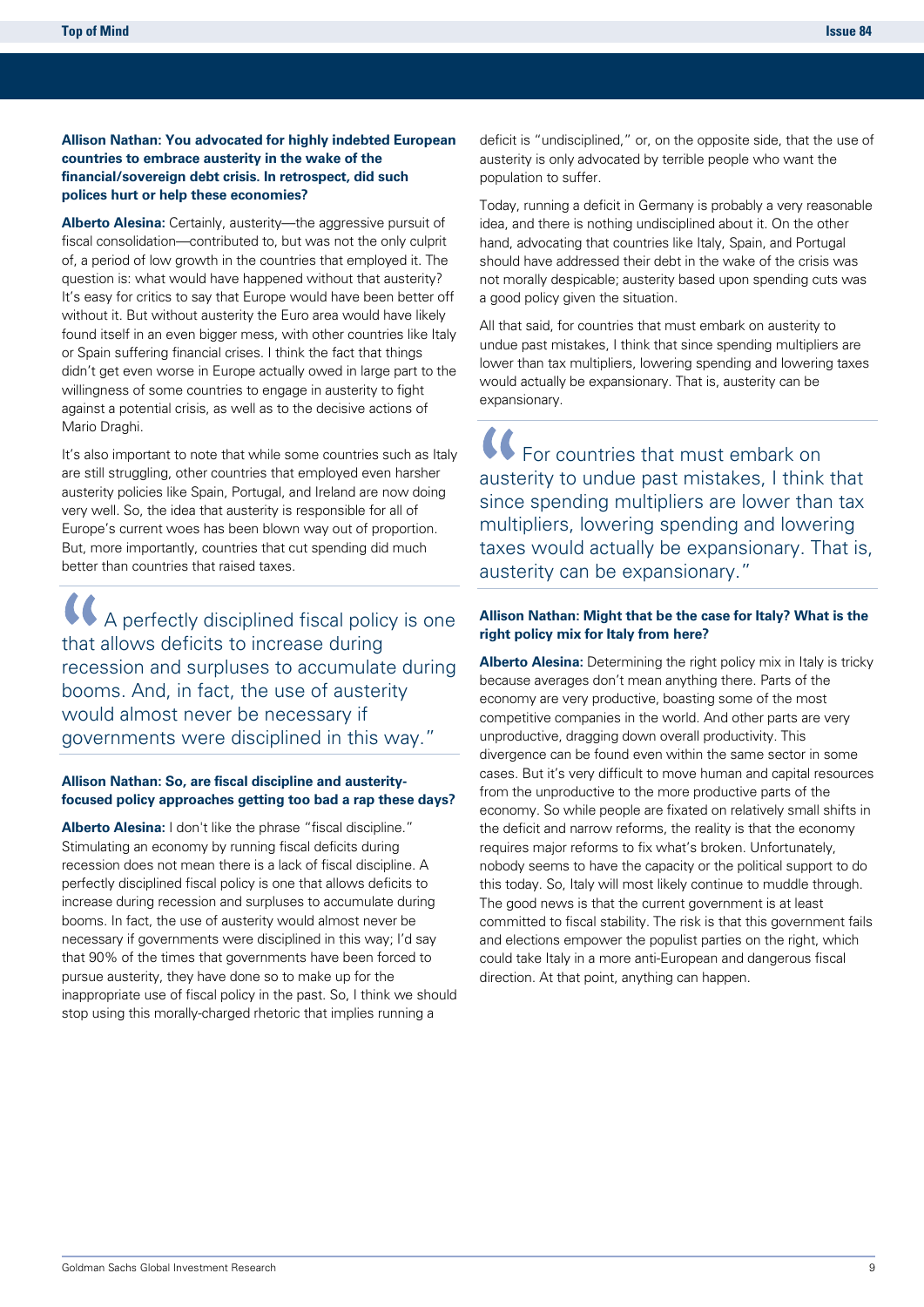# Break-the-glass fiscal policy

## Zach Pandl argues that much better macro outcomes could be achieved through responsible monetary-fiscal policy coordination

The trade disputes and geopolitical risks that rumbled global markets over the last year came at a particularly inconvenient time for many governments. With interest rates close to or below zero across developed market economies, monetary policy had little capacity to respond to these new threats to growth. But policymakers are not helpless. Fiscal policy can and should be used to support growth in economies with weak inflation and monetary policy constraints, as long as they can borrow in their own currency.

#### **Time for a rethink**

Governments aiming to achieve growth and stable inflation have two main tools at their disposal: monetary policy (setting interest rates and varying the money supply) and fiscal policy (taxes and government spending). In modern times, most countries have preferred to use monetary policy to manage the economy over the business cycle, and probably for good reason: it has little to no "cost," can be deployed quickly, and is perhaps easier to delegate to a non-political agency. In contrast, fiscal policy has some drawbacks: government spending creates public goods which might be hard to take away (e.g. hospitals), deficits create interest expenses and may harm fiscal sustainability, and elected officials may be tempted to use fiscal policy to support short-run political goals. For these reasons, most nations have decided that it is best to leave the fiscal "cookie jar" high in the pantry, slightly out of reach.

It is now time to rethink this approach. Monetary policy remains the first and best option for macro management, but it is plain to see that it has not been enough. Two of the world's largest economies—the Euro Area and Japan, which together account for about 15% of global GDP, or about the same size as the United States—have held short-term interest rates below zero for half a decade and still struggle with weak growth and low inflation. Both the ECB and the BOJ may cut a little more if the financial system and public opinion will tolerate it. But from a broader standpoint it's clear they are out of room.

In this environment, the same cost-benefit analysis that holds back fiscal policy in normal times arrives at different answers. Start with interest cost. What is the interest cost of zerointerest debt? This is not a trick question: it is zero. Concepts of debt sustainability also change when interest rates fall. Take for example an economy with a 100% debt-to-GDP ratio, 2% growth and 2% interest rates. In this economy, a primary deficit of 1% of GDP will add 1% to the debt stock, taking it to 101%. However, with this same mix of debt and deficits, if interest rates are zero the debt stock will actually *fall* by 1% to 99% of GDP. The reason is that nominal growth eats into the real cost of debt, such that it is possible to have both deficits and falling debt (as a share of GDP) at low interest rates.

#### **So what is to be done?**

At the very least, certain governments should take advantage of the complementarities between fiscal and monetary policy to provide additional support to the economy when rates are stuck at their practical minimum. This is most attractive for countries with low-to-moderate debt stocks, such as Germany or Sweden. Ideally, additional borrowing would be aimed at investments that would boost long-term growth—e.g. infrastructure, education—to aid debt sustainability. Tail risks exist with this type of borrowing, even at super-low rates: negative nominal growth or large declines in asset prices could result in higher debt-to-GDP ratios over time. But, in our view, risk-reward considerations are clearly balanced toward action.

#### **Two birds, one stone**

It's possible to do even better, however, through deliberate coordination between monetary and fiscal policies. To understand how, we first have to think carefully about government borrowing and money—a point emphasized by adherents of Modern Monetary Theory (MMT) as well as many prominent economists (e.g. both Friedman and Keynes).

Numerous economies today face two interrelated problems: (i) weak real activity (i.e. insufficient production of goods and services or undesirably low employment of people and capital), and (ii) weak inflation, which is to say the purchasing power of money could fall quite a bit before becoming problematic. These challenges have a textbook solution: the government should consume resources (e.g. upgrade airports, build out rural broadband networks) and pay for this with new money rather than borrowing or taxes. This would simultaneously boost growth and raise inflation. The money would come from the central bank, which would either credit the government's account or hold a government bond in perpetuity. This is not as radical as it sounds: essentially all governments, including the US, operate this way during major wars, and economists including former Fed Chair Ben Bernanke and former Fed Vice Chair Stanley Fischer have offered similar proposals.<sup>1</sup>

The simplicity of this approach underscores an important point: if a country can borrow in its own currency, and faces a combination of weak growth and weak inflation, it has an institutional and political problem, not an economic one. But therein lies the rub: these institutional constraints exist because money-financed fiscal expansions can be a slippery slope into fiscal ill-discipline and high inflation. The walls between monetary and fiscal policy are there for a reason.

Therefore, monetary-fiscal coordination requires a governance structure, akin to the rules providing independence and accountability for other central bank actions. These should make clear that money-financed fiscal easing is inappropriate for economies without too-low inflation. And, of course, the approach doesn't work for countries in a monetary union, such as Italy. But for many other developed market economies, monetary-fiscal coordination may be a solution to persistent macro malaise.

#### Zach Pandl, Co-Head of Global FX, Rates and EM Strategy

*Email: [zach.pandl@gs.com](mailto:%20zach.pandl@gs.com) Goldman Sachs and Co. LLC Tel: 212-902-5699*

-

unconventional monetary policy to unprecedented policy coordination",

BlackRock Investment Institute, August 2019.

<sup>1</sup> "What tools does the Fed have left? Part 3: Helicopter money", Brookings blog post, April 11, 2016; and "Dealing with the next downturn: From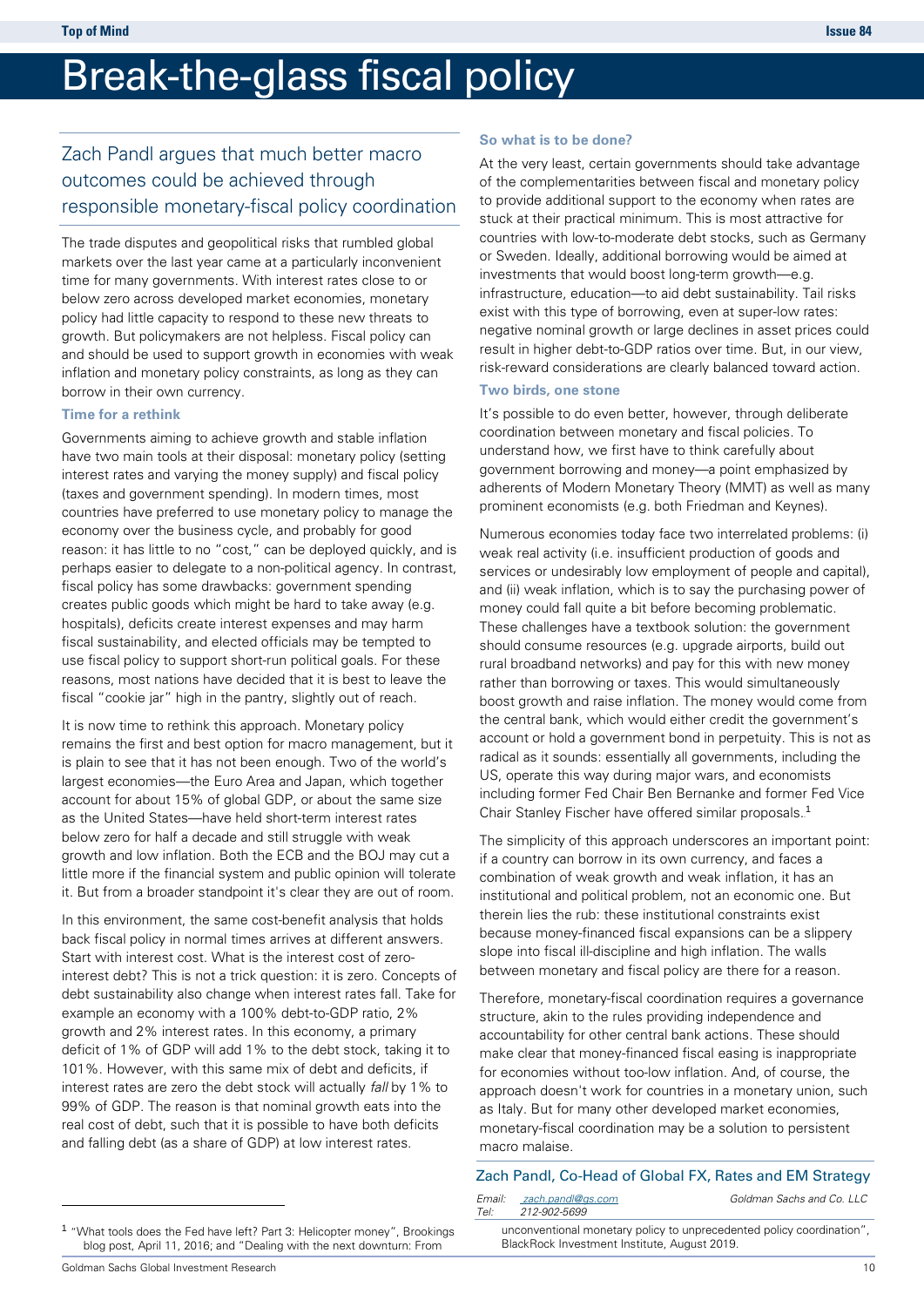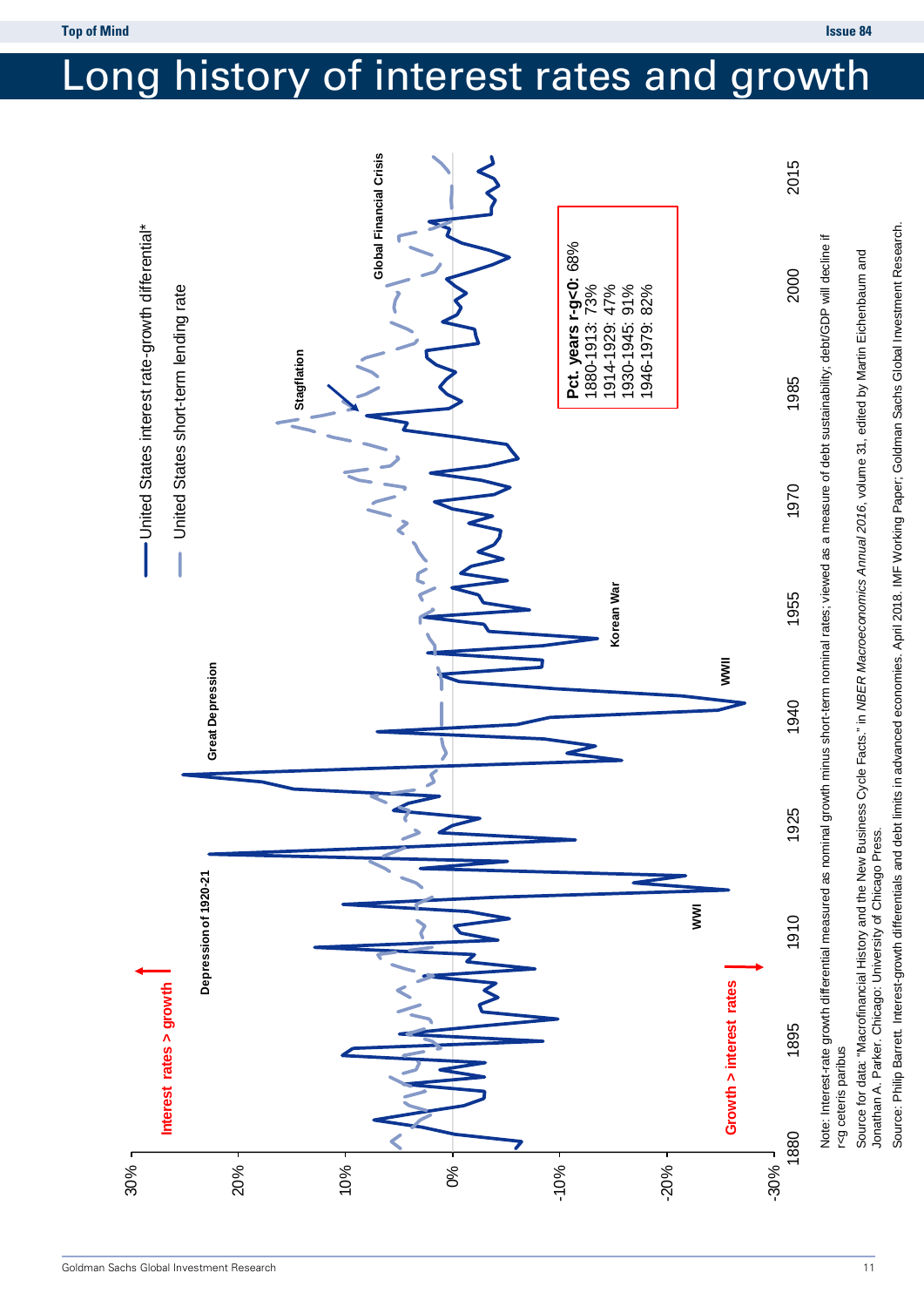# German fiscal boost: waiting for Godot

### Jari Stehn argues that despite a compelling case for fiscal stimulus in Germany today, we can only expect a moderate boost next year

European growth remains weak; although Germany avoided a technical recession in Q3, the Euro area as a whole grew at an annualized pace of 0.8% in Q3. At the same time, area-wide core inflation remains subdued at 1% and measures of longterm inflation expectations are near all-time lows. The ECB returned to monetary easing in September to boost the economy, but former President Draghi acknowledged the limits of monetary policy and stressed that it was now "high time" for fiscal policy to take charge. The new ECB President Christine Lagarde has called explicitly on Germany, as well as the Netherlands, to expand fiscal policy to support growth.

#### **Significant fiscal space**

Germany has substantial space to ease fiscal policy, given its budget surplus and the lowest debt-to-GDP ratio among major advanced economies. That said, German budget policy is subject to three constraints: (1) the "black zero" goal (which is a government policy aimed at avoiding deficits), (2) the "debt brake" (which limits deficits over the cycle and is embedded in the constitution) and (3) the EU-wide Stability and Growth Pact (which caps the overall deficit and debt-to-GDP ratio).

Despite these constraints, we estimate that the government could expand fiscal policy by a total of almost 1½% in 2020 within its "debt brake" rule. Beyond that, the government could seek an exception from the debt brake with a simple majority in parliament, which would unlock the significant room Germany has under the Stability and Growth Pact (for a total of around 3% of GDP).

Germany's fiscal framework allows for easier policy

German 2020 fiscal space, % of GDP

0.0 0.5 1.0 1.5 2.0 2.5 3.0 3.5 Planned Black Zero Debt Brake SGP Total

*Source: German Ministry of Finance, Goldman Sachs Global Investment Research.*

#### **The power of fiscal**

Such fiscal stimulus could be quite powerful in the current context. History suggests that the fiscal "multiplier"—the change in output for a given change in spending or taxes that caused it—is actually quite small during normal times.<sup>2</sup> But the main reason for relatively small fiscal effects during such periods is that expansionary fiscal policy usually pushes up interest rates and thereby "crowds outs" private sector spending. Fiscal policy is therefore significantly more effective when monetary policy is constrained by the effective lower bound on interest rates.





*\*Note: The estimates are mainly based on the survey by Ramey (2019). Source: Ramey (2019), Goldman Sachs Global Investment Research.*

Given stubbornly weak Euro area inflation and low inflation expectations, the ECB is unlikely to respond to a fiscal expansion with tighter monetary policy. We would likewise expect limited upward pressure on long-term rates from a fiscal expansion on core countries, because long-term interest rates tend to respond much less to looser fiscal policy in low-deficit and low-debt economies. Indeed, the IMF estimates that a fiscal expansion of 1% of GDP typically raises 10-year bond yields by around 20bp in countries with high deficits, but only by 7bp in low-deficit economies.<sup>3</sup>

#### **A moderate boost**

Budget plans suggest that Euro area fiscal policy will be somewhat expansionary in 2020. Looking across countries, most of this comes from Germany, but we also see an expansion in France and Italy. Taken together, we expect fiscal policy to boost Euro area growth by 0.3 percentage point (pp) in 2020 and 0.2pp in 2021.

Although this is a sizable growth contribution relative to Europe's trend growth rate, current budget plans fall short of the boost needed to return the Euro area economy back to trend growth anytime soon, especially in Germany. While the Social Democratic Party—the junior coalition partner in Germany—is likely to increase pressure on the government to increase spending, the coalition has (so far) resisted calls for a

-

<sup>2</sup> For a summary, see Valerie Ramey, "Ten Years After the Financial Crisis: What Have We Learned from the Renaissance in Fiscal Research?," Journal of Economic Perspectives, Volume 33(2), Spring 2019.

<sup>&</sup>lt;sup>3</sup> The estimates are taken from Manmohan S. Kumar and Emanuele Baldacci, "Fiscal Deficits, Public Debt, and Sovereign Bond Yields," IMF Working Paper, August 1, 2010.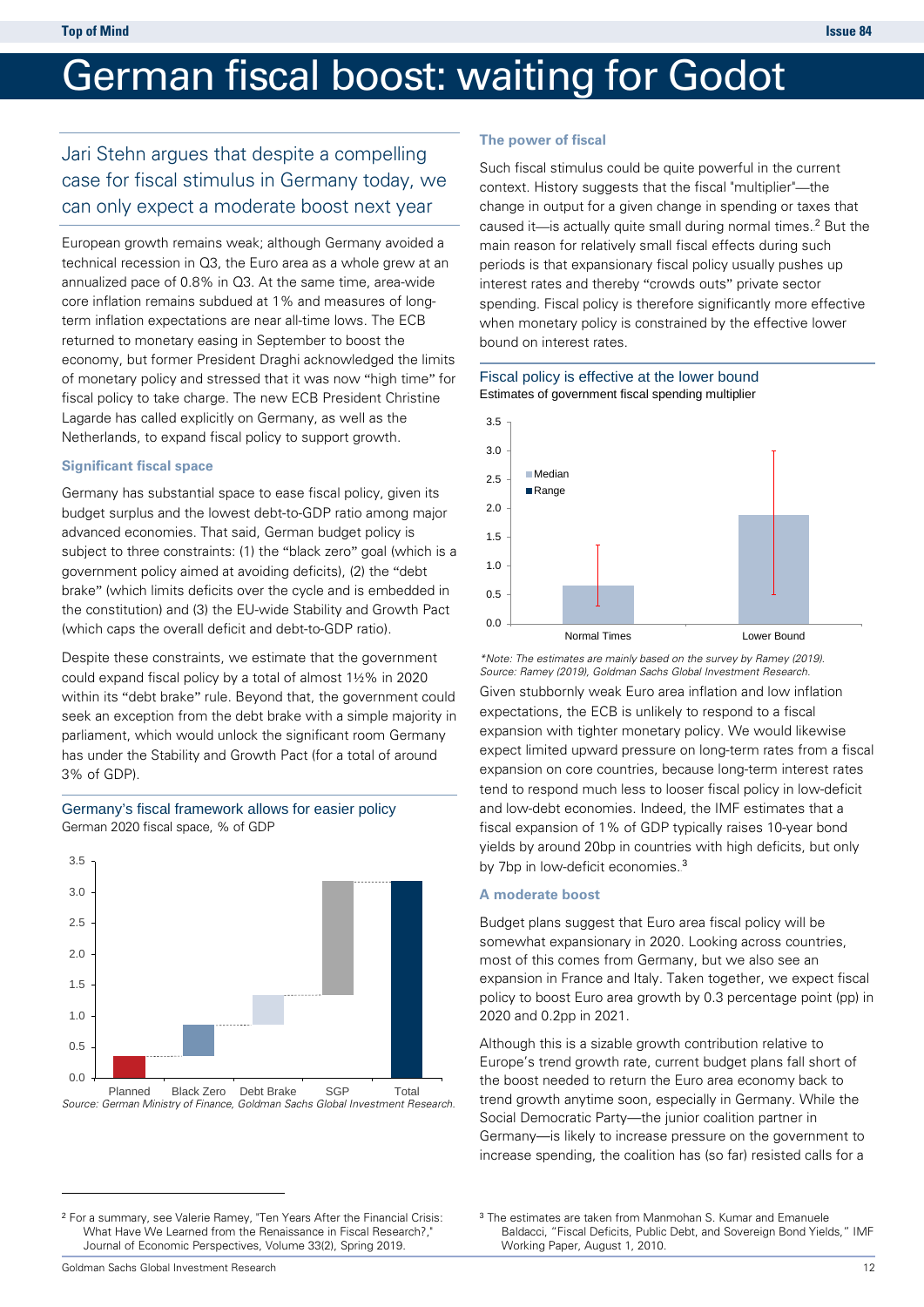A modest expansion in 2020

sizeable fiscal boost, as a strong fiscal position is seen as vital for coping with the future challenges of demographic and climate change.



2012 2013 2014 2015 2016 2017 2018 2019 2020 2021

*Source: European Commission, Goldman Sachs Global Investment Research.*

#### **The case for more**

A sizable German fiscal expansion should help shield the domestic economy from recession but also have welcome spillover effects on the rest of the Euro area. Germany is a very open economy, with tight trade linkages into other Euro area economies. These trade patterns suggest that stronger German demand would provide the biggest spillovers to countries that most need it (such as Italy) with smaller effects on member states that still see robust growth (such as Spain). This pattern is, of course, no coincidence, as it is precisely through these trade linkages that Germany transmitted weaker global demand to other EMU states.

Moreover, we see a strong case for boosting capital spending given Germany's chronic public underinvestment. Net public investment has been significantly lower as a share of GDP in Germany than in other major advanced economies for the last two decades. This underinvestment has been particularly pronounced at the local government level, where net investment spending has been negative since 2001. Given the persistent underinvestment one would expect that the marginal return on investment is quite high. Boosting public investment would support the economy from a cyclical perspective but also raise long-term potential growth.



Finally, looser German fiscal policy could help enable a more expansionary monetary policy. This is because the ECB's asset purchase program is constrained by the scarcity of German bunds via its self-imposed limits, including the 33% issue/issuer limit and the capital key. Although we see significant headroom at this time, the limits might become binding sooner if Germany's budget surplus is maintained. Extra Bund issuance would therefore allow the ECB to purchase additional sovereign assets, which would provide an extra kick to the area-wide effects of a German fiscal expansion. The benefits are unlikely to be large but could be helpful for the periphery, where QE tends to have bigger effects on long-term interest rates.

Given the government's resistance towards a sizeable fiscal boost, we believe that a further catalyst—such as an outright recession and/or a severe economic shock—would be required to overcome political opposition to an ambitious fiscal package. But our analysis suggests that the economic case for a welldesigned package is compelling.

#### Jari Stehn, Head of Europe Economics

|      | Email: jari.stehn@gs.com | Goldman Sachs International |
|------|--------------------------|-----------------------------|
| Tel: | +44-20-7774-8061         |                             |
|      |                          |                             |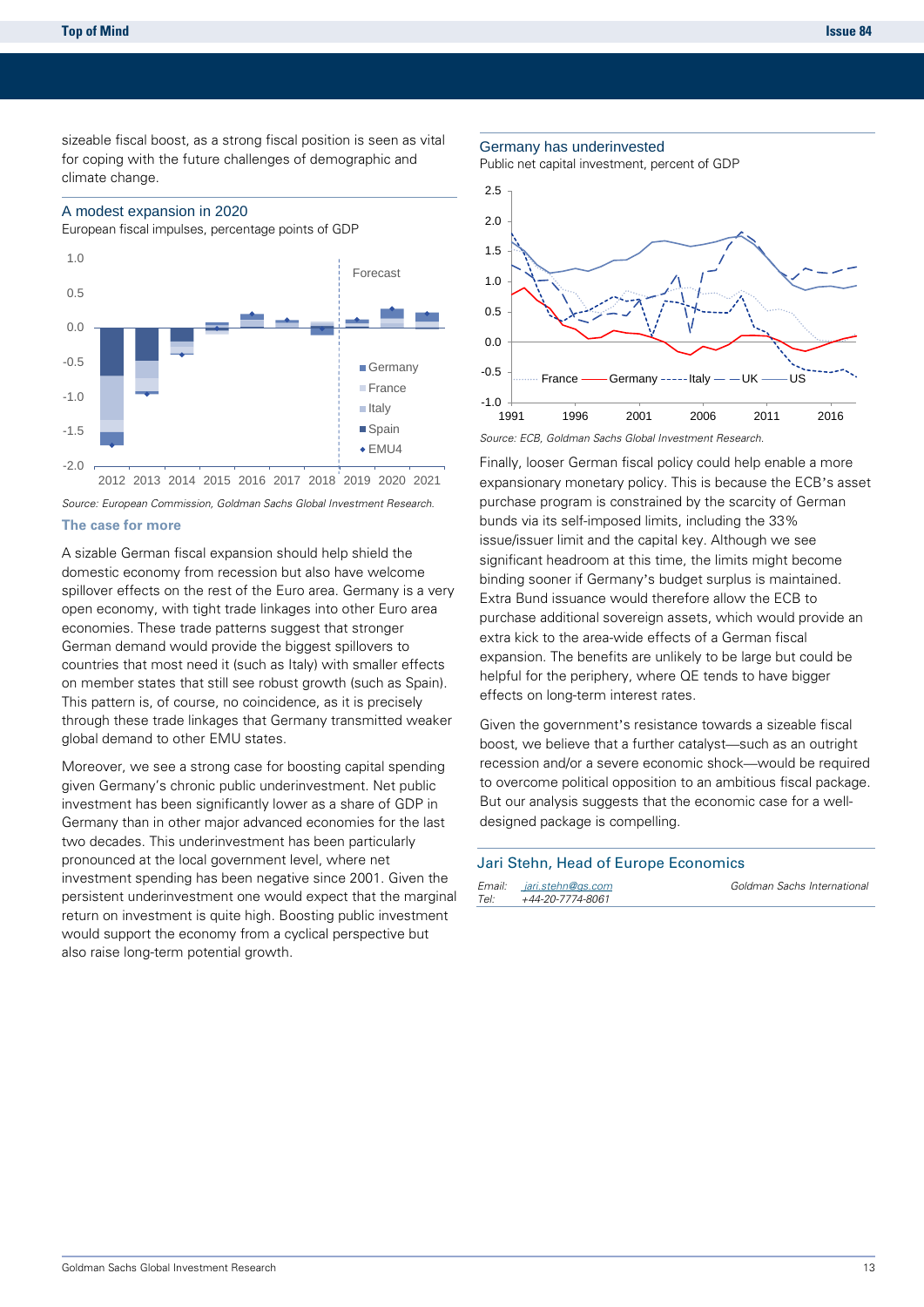# A turning point for European yields?

### George Cole argues that the combination of cyclical stabilization and modest fiscal easing should support European yields next year

Yields in Europe and the UK hit new all-time lows earlier this year. Growth remains weak and traded inflation remains subdued. But after easing in September, the ECB has called for fiscal policy to take up the reins of cyclical stabilization. Indeed, budgets are loosening across Europe. So is this the turning point for yields? In our view, traded inflation is the key variable to watch—but we think the hurdle for fiscal policy to lead to a material re-pricing higher of inflation risk is high.

#### **The cycle dominates, but the fiscal stance still matters**

When trying to understand the relationship between fiscal policy and bond yields, the first point to note is that this relationship is typically dominated by the cycle. Fiscal balances are usually cyclical, with weak cyclical environments associated with higher spending, in large part through automatic stabilizers such as unemployment insurance. This is relevant for Germany, where we think an expansionary fiscal stance that goes beyond the modest expansion within the current budget rules would require further deterioration in activity and employment data. All else equal, expansionary fiscal policy would lead to higher yields; but in periods of cyclical weakness, demand for safe assets typically dominates increased supply, and yields fall.

#### The cycle dominates in determining yields

Yield sensitivity to changes in general government budget balance



That said, the fiscal stance undoubtedly matters for yields. Controlling for the cycle, we estimate that a 1pp of GDP expansion of the budget balance should push yields up by 10- 25bps.<sup>4</sup> The impact is smaller for low deficit countries, such as Germany or Switzerland (around 10bp/pp GDP), and larger for higher deficit countries like the US or the UK (around 20bp/pp GDP). Of course, the institutional features of the Euro area further complicate this—without a sovereign currency and national monetary authority, full fiscal flexibility is not available at the national level. The rise in Italian yields in response to 2018's fiscal expansion was an example of the limitations for unilateral fiscal expansion from Euro area members with weaker fiscal fundamentals.

#### **A reason to think this time is different**

One reason to expect a smaller increase in yields from fiscal expansion today is the willingness for monetary policy to tolerate, or even encourage, the reflationary effects of fiscal policy. Historically, yield curves would flatten in response to fiscal expansions as monetary policy "leaned against" the inflationary effects of the additional demand through rate hikes, as was the case in the US last year. But the ECB probably won't feel compelled to temper the impact of a looser fiscal stance on Euro area growth. And even in the UK, where inflation has been higher than in Europe, the BoE is likely to show some tolerance of fiscal policy extending the cycle.

This combination of looser fiscal policy and relatively dovish monetary policy is likely to contain the reaction in nominal interest rates. Because nominal yields are to some degree under the thumb of monetary policy, the litmus test of whether fiscal expansions will truly drive a new reflationary dynamic in the global economy will be market-based measures of inflation, such as inflation swaps or breakeven inflation. Here, we are less confident that inflation markets will respond rapidly to fiscal policy. While the policy mix should be sufficiently inflationary to boost market-based inflation expectations in theory, we do not think a fiscal expansion in Europe, led by Germany, will be large enough to raise inflation expectations meaningfully. Instead, we continue to expect a sizeable budget loosening only *after* data have weakened further.



German stimulus should boost yields moderately Impact on German 10y yields from potential 2020 loosening

*Source: Haver Analytics, CME, Goldman Sachs Global Investment Research.* **Yields may have bottomed, but not just due to fiscal policy** 

On net, we do not expect fiscal expansion to drive a large rise in German yields and European inflation swaps. Instead, we think the cycle, rather than the effect of additional issuance, will dominate the impact of fiscal policy on European yields. That said, given the proximity of the lower bound in Europe, the prospect for cyclical stabilization and the direction of fiscal policy, we see risks as tilted towards higher bund yields versus both other European sovereign bonds and US Treasuries. In the UK, we expect a steeper curve as fiscal policy and an eventual reduction in Brexit risks drives up Gilt yields.

#### George Cole, European Rates & FX Strategist

|      | Email: george.cole@gs.com | Goldman Sachs International |
|------|---------------------------|-----------------------------|
| Tel: | +44-20-7552-1214          |                             |

-

<sup>4</sup> We follow the approach of Baldacci and Kumar (2010).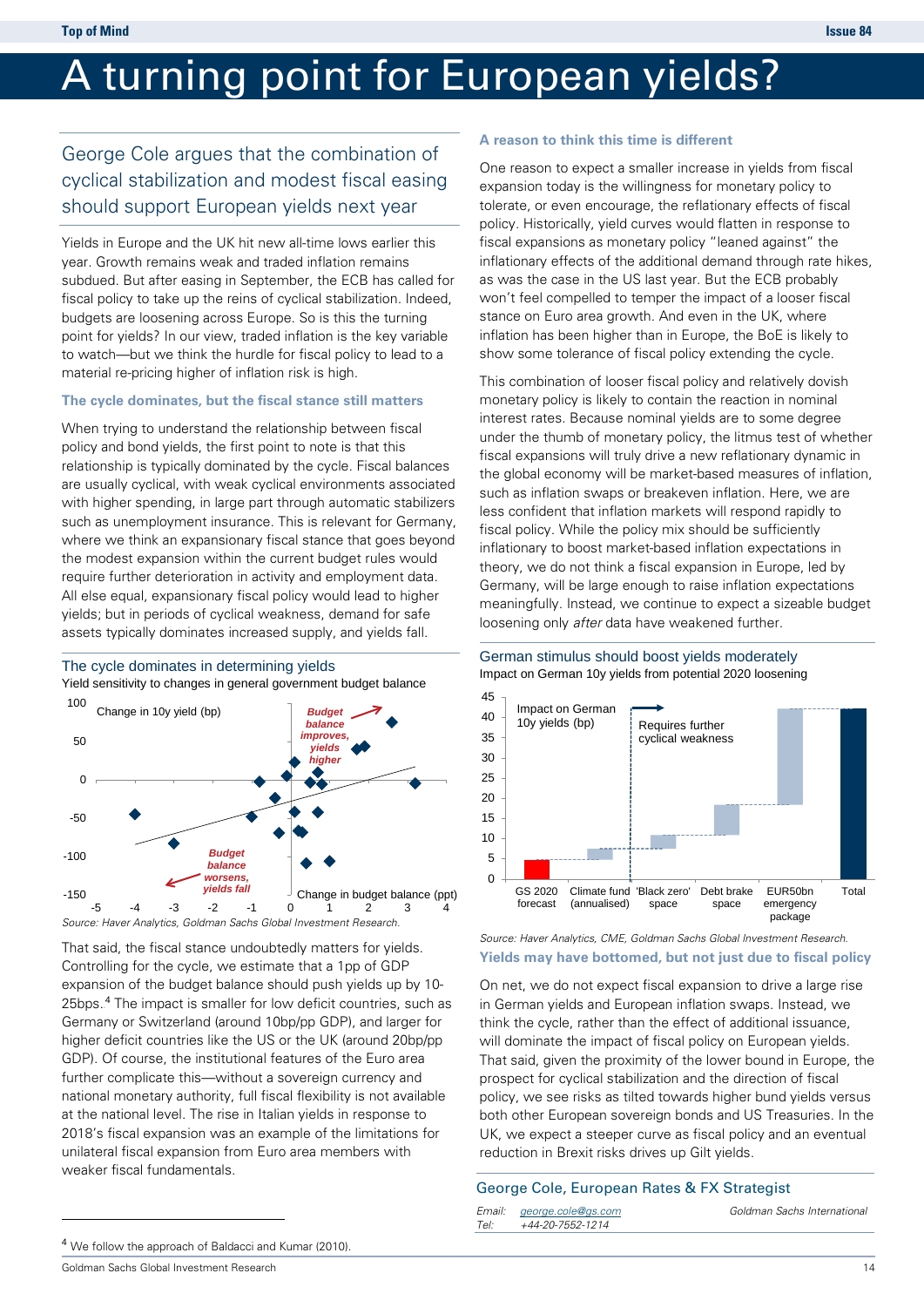# US fiscal policy: on hold through 2020

### Alec Phillips argues that the impact of US fiscal policy on growth should turn slightly negative next year, but the 2020 election could be meaningful for the fiscal outlook

Fiscal policy boosted US growth in 2018 and 2019, but we expect the effect to fade to slightly negative by 2020. Over the past two years, Congress enacted two substantial policy changes. First, the Tax Cut and Jobs Act (TCJA) boosted growth, we estimate, by around 0.6pp in 2018 and 0.2pp in 2019 (on a Q4/Q4 basis). Second, the spending deal enacted in August, which lifted the caps that Congress had previously imposed on discretionary spending for FY2020 and FY2021, should allow spending to rise slightly in real terms. We expect both of these positive impulses to fade to roughly neutral by the end of 2019, and to turn slightly negative in 2020.

#### From boost to drag

Effect of fiscal policy on real GDP growth, percentage points (3Q centered moving average)



#### **Low likelihood of pre-election changes**

Substantial fiscal policy changes are unlikely before the election. While some minor changes are possible, such as the extension of a number of expired and expiring corporate tax provisions, major changes seem out of reach in light of the divided Congress and the upcoming election.

That said, an upcoming congressional spending deadline poses two minor risks. Congress recently passed an extension of spending authority to December 20, at which point it will need to pass further legislation to provide continued spending authority to the federal government and avoid a partial government shutdown. At this stage, there is no reason to believe that the risk of a shutdown is much greater than usual, but the upcoming election, ongoing impeachment proceedings, and continued disagreement on immigration policy and other issues suggest at least some risk of a shutdown. A less important downside risk is that spending authority could be extended for the full fiscal year at the prior year's levels (i.e., a full-year "continuing resolution"), which would reduce spending growth in 2020.

The White House might also unveil new pre-election fiscal proposals. We expect the White House to propose a tax cut aimed at middle-income individuals in early 2020. In our view, there is virtually no chance that such a proposal could pass a

divided Congress in an election year—at least, not unless there is a substantial downturn in the economy, which we do not forecast. But such a proposal could nevertheless affect the presidential debate and focus financial market participants more clearly on the prospects for post-election fiscal stimulus. **Watch the 2020 election**

More importantly, the 2020 presidential election will likely have meaningful implications for fiscal policy. Assuming that the House remains under Democratic control, as is widely anticipated by most independent political analysts, the main variables are control of the White House and the Senate.

#### Implied odds of House, Senate, and White House control Prediction market implied-probabilities of Democratic control, percent



*Source: PredictIt, Goldman Sachs Global Investment Research.*

If Democrats win the White House and a narrow Senate majority, we would expect them to use the "reconciliation" process to pass tax and health care legislation. In light of campaign proposals, this would likely involve a net increase in corporate taxes, and a redistribution of tax liabilities from lower to higher income taxpayers.

A Democratic White House and congressional majority would also likely pursue an expansion of health insurance coverage. While we believe that Congress is unlikely to pass a full-fledged "Medicare for all" bill regardless of the election outcome, a unified Democratic government could establish a federal insurance program (the "public option") along with expanded ACA-style subsidies. In such a scenario, we would expect that Congress would offset the cost of such a program with other spending cuts or tax increases. However, the impact on the deficit over the next few years is difficult to predict, since the new spending might ramp up faster than the savings provisions used to offset the cost.

By contrast, if President Trump wins reelection—and assuming Congress remains divided—fiscal policy changes would likely be more incremental. President Trump might revive his effort to pass a new infrastructure program, a potentially bipartisan agenda item left from the first term. Earlier this year, President Trump wa[s reported](https://www.washingtonpost.com/business/economy/trump-tells-aides-to-look-for-big-spending-cuts-in-second-term-seeding-confusion-about-budget-priorities/2019/07/19/3e9e9bde-a98c-11e9-86dd-d7f0e60391e9_story.html) to be considering spending cuts as a second-term priority, but these could face a challenge in a divided Congress, particularly in light of the fact that neither party appears to be particularly focused on the budget deficit at the moment.

### Alec Phillips, Chief US Political Economist

*Tel: 202-637-3746*

*Email: [alec.phillips@gs.com](mailto:alec.phillips@gs.com) Goldman Sachs and Co. LLC*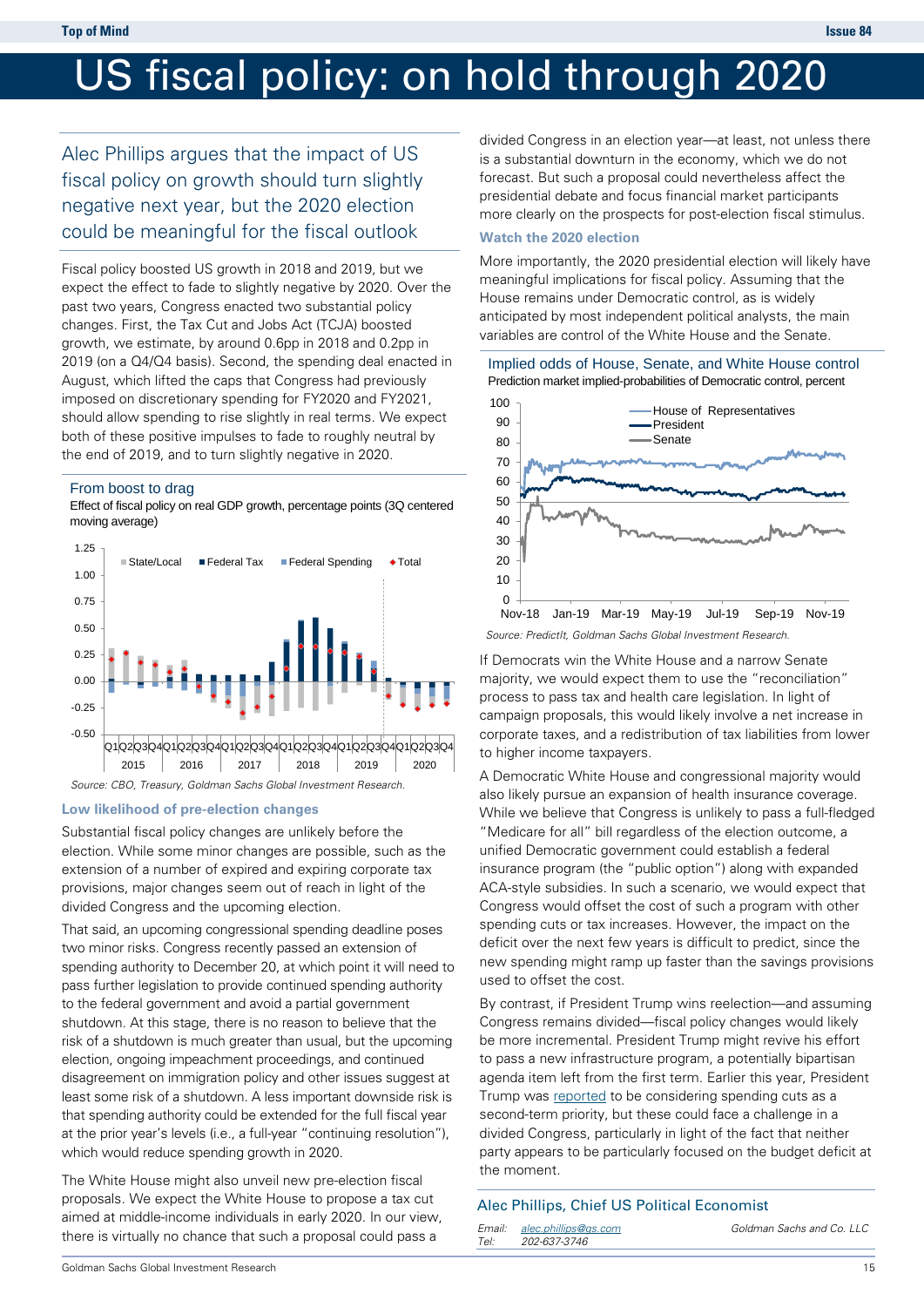# Fiscal policy in Asia: constrained support

### Andrew Tilton and Naohiko Baba argue that fiscal policy will be relatively constrained in China and Japan as authorities focus on financial vulnerabilities and debt consolidation, respectively

Asia's two largest economies are both running below potential. with Japan at risk of contraction this quarter and China's sequential growth likely well below 6%. Both economies should see at least a mild pickup in sequential growth over the first half of 2020 (though given the weak starting point, we expect annual average growth to be lower in both countries in 2020 than 2019).

Fiscal policy shifts have played an important role in recent growth outcomes in both countries. China has employed expansionary fiscal policy to cushion the blow of weaker export growth amid the US-China trade conflict and soft global growth. Fiscal policy will likely loosen further in 2020, but in a more restrained manner given an already-large deficit and more cautious policy approach. In Japan's case, a fiscal contraction implemented to try to put government finances on a more sustainable path—has compounded the effects of weak global activity. In neither country do we expect a large-scale easing that would mark an attempt to push growth above potential.

#### **China: more fiscal stimulus, but more cautious approach**

In China, quasi-fiscal policy has been a key element of countercyclical economic management for many years (see pg 18). Many fiscal measures are implemented by local governments, and often involve significant infrastructure outlays as well as other spending measures and tax cuts. The involvement of stateowned banks (to provide the needed credit) and enterprises as well as local governments (to directly implement spending) has historically enabled quite rapid implementation when external conditions deteriorate. However, in recent years, the higher level of indebtedness of local governments—and consequently greater focus on fiscal discipline and project returns—has arguably complicated the incentives for local officials and may have slowed the transmission of fiscal policy.

Domestic easing is typically employed when exports flag China credit growth (lhs); real export growth (rhs), 4qma, % change yoy



*Source: Goldman Sachs Global Investment Research.*

In any case, China's broader macroeconomic policy is undergoing a shift, in our view, towards a more conservative and reactive approach that involves doing the minimum stimulus required to avoid a sharp slowdown. Arguably, this shift was signaled as far back as 2016 by public comments from an unidentified "authoritative person" (widely thought to be President Xi's chief economic advisor Liu He). Persistent and largely successful efforts to contain capital outflows, crack down on metastasizing shadow banking activities, and restrain runaway home price appreciation followed. These contributed to a slowdown in the economy since early last year. But policy also tightened in the past when growth looked stronger, so it is only now that growth has slowed that the [new policy reaction](https://research.gs.com/content/research/en/reports/2019/09/01/855637dd-e6ca-4cb6-a7ed-0e8f38fc681f.html)  [function](https://research.gs.com/content/research/en/reports/2019/09/01/855637dd-e6ca-4cb6-a7ed-0e8f38fc681f.html) is fully evident: policymakers have reacted, but eschewed the type of aggressive easing delivered in the past. With the leadership firmly in place, we think policymakers are "playing the long game"—they will continue to react to any signs of a sharp slowdown but will otherwise focus on risk controls to preserve policy space for tougher times.

#### Chinese macro policy has been less supportive in this cycle China domestic macro policy proxy, z-score



*Note: Shaded areas refer to periods when China CAI growth was below 6%. Source: Goldman Sachs Global Investment Research.*

What does this mean for policy in 2020? Given soft global growth and the still-uncertain trade outcome with the United States, it would be premature for policymakers to count on a big external boost to growth. And domestic activity remains quite soft. As we noted in ou[r 2020 China outlook,](https://research.gs.com/content/research/en/reports/2019/11/21/291d7e82-2fc0-4506-9a1e-f6fe8dea37e2.html) domestic demand has grown only 5.4% over the past year on official data; only a sharp reduction in imports (and hence a positive net export contribution to growth) has kept the overall growth pace from falling below the 6-6.5% target range for 2019. Under these conditions, some policy support will still be required; but as noted above, it will likely remain restrained in the absence of even weaker data. With policymakers [unwilling to ease](https://research.gs.com/content/research/en/reports/2019/11/15/bd77b850-9666-414c-af12-f0a9e856a900.html)  [significantly in the housing sector,](https://research.gs.com/content/research/en/reports/2019/11/15/bd77b850-9666-414c-af12-f0a9e856a900.html) and wary of exacerbating money/credit excesses, fiscal policy will need to do most of the heavy lifting. We expect the "augmented fiscal deficit"—that includes off-budget activities on top of the official deficit—to widen another 34 pp in 2020, after a roughly 2pp widening this year. This is likely to be front-loaded within 2020 (and indeed, some of the increase in special bond issuance will reportedly be pulled into late 2019).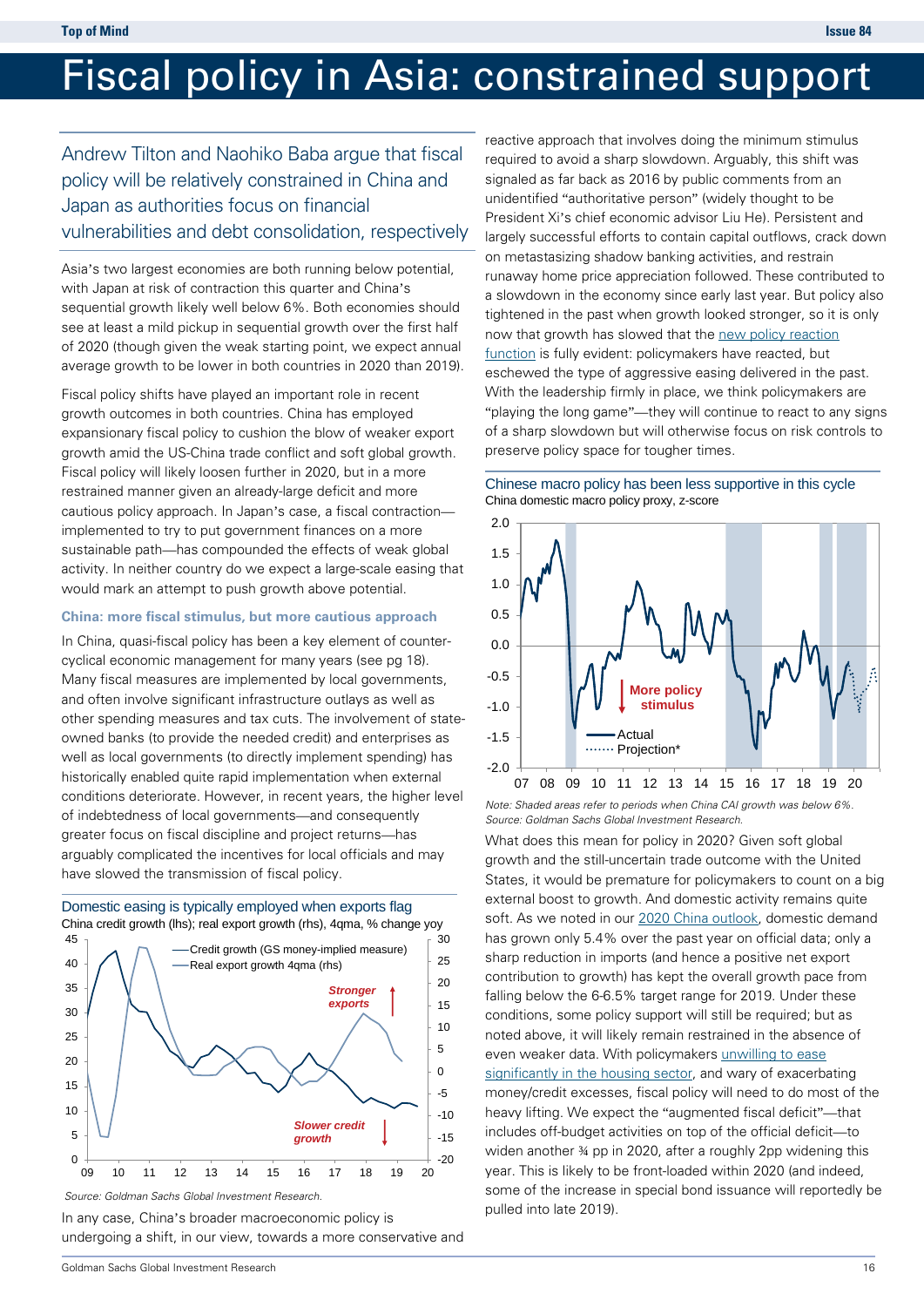#### **Japan: contractionary fiscal policy in train**

Japan faces tighter fiscal constraints than China, indeed some of the tightest in the world. Government debt has surged to global highs since the bursting of the 1980s asset bubble. Nominal growth is sluggish, at an average of slightly over 1% over the past decade. And the demographic challenge of a shrinking and aging population will place further strain on fiscal resources in coming years.

Japanese government debt at a global high General government gross debt, % of GDP



*Source: IMF, Goldman Sachs Global Investment Research.*

Under these conditions, policymakers—particularly at the Ministry of Finance—are keen to reduce the fiscal deficit, which remains significant despite improved growth and very low interest rates in recent years). Indeed, Japan's situation is arguably one of "fiscal dominance," where the high level of debt and the need for consolidation will [require ultra-low rates for a](https://research.gs.com/content/research/en/reports/2018/07/10/19151854-aa04-4496-ba83-171df19f5841.html)  [sustained period.](https://research.gs.com/content/research/en/reports/2018/07/10/19151854-aa04-4496-ba83-171df19f5841.html) In a bid to fill the gap further, the government has raised the national consumption tax higher in several stages, the fourth of which was just implemented on October 1. This tightening in fiscal policy will likely contribute to weak activity in Q4 2019 and early 2020, and we expect full-year real GDP growth to fall from 0.9% in 2019 to 0.4% in 2020 (see our justreleased [2020 outlook](https://research.gs.com/content/research/en/reports/2019/11/21/a22752ae-93a3-4bd4-9bae-d11f2b8f6125.html) for more details.)





Despite these challenges, monetary policy space is even more constrained than fiscal policy. The policy rate is negative—further cuts would mean moving deeper into negative territory and perhaps below the theoretical "[reversal rate](https://research.gs.com/content/research/en/reports/2019/09/27/bc00bca9-4af6-49a4-b821-65cd1d5feb0b.html)" at which easing is counterproductive. Long-term rates are pinned near zero with "yield curve control." The resultant flattened yield curve has [created an adverse situation for lifers and pension funds.](https://research.gs.com/content/research/en/reports/2019/10/18/5e2e98fd-3f6e-4482-803a-ff3df37c0d7c.html) The Bank of Japan has engaged in large-scale QE, including equity ETF purchases, for years. Forward guidance is also quite dovish, suggesting the BOJ will maintain the expansion of the monetary base (though not necessarily yield curve control or a negative policy rate) until CPI inflation exceeds the 2% target. Given the challenges to easing monetary policy further at this point, fiscal policy is sometimes used temporarily as a countercyclical tool despite its own constraints.

The current situation is one in which the structural trend of gradual fiscal tightening intersects with weak cyclical momentum. Also, the third tax hike, a 3% increase in April 2014, was preceded by significant "front-loading" in consumer spending, followed by substantial "payback" and a prolonged malaise given weaker real incomes. Amid fears of a similar outcome, Prime Minister Abe had delayed the fourth hike twice already. To ameliorate the impact, this tax hike was smaller (2%), with more exemptions (food in particular), and coupled with various fiscal measures (including free preschool education) that reduced other expenses for households. As a result, the disruptions to short-term activity appear likely to be only onethird as large as those experienced in 2014. We expect Q4 to be the weakest quarter on a sequential basis, with gradual improvement in the coming year as the "payback" effects fade and fiscal measures/Olympics-related spending activity support the economy through mid-2020.

| <b>Andrew Tilton, Chief Asia Economist</b> |                                                   |                                 |  |  |  |
|--------------------------------------------|---------------------------------------------------|---------------------------------|--|--|--|
|                                            | Email: andrew.tilton@gs.com<br>Tel: 852-2978-1802 | Goldman Sachs (Asia) L.L.C.     |  |  |  |
|                                            | Naohiko Baba, Chief Japan Economist               |                                 |  |  |  |
|                                            | $E_{\text{mail}}$ probiled baba@ge com            | $Caldman$ $Caohe$ $(Aciall I C$ |  |  |  |

|      | Email: naohiko.baba@gs.com | Goldman Sachs (Asia) L.L.C. |
|------|----------------------------|-----------------------------|
| Tel: | 81-3-6437-9960             |                             |
|      |                            |                             |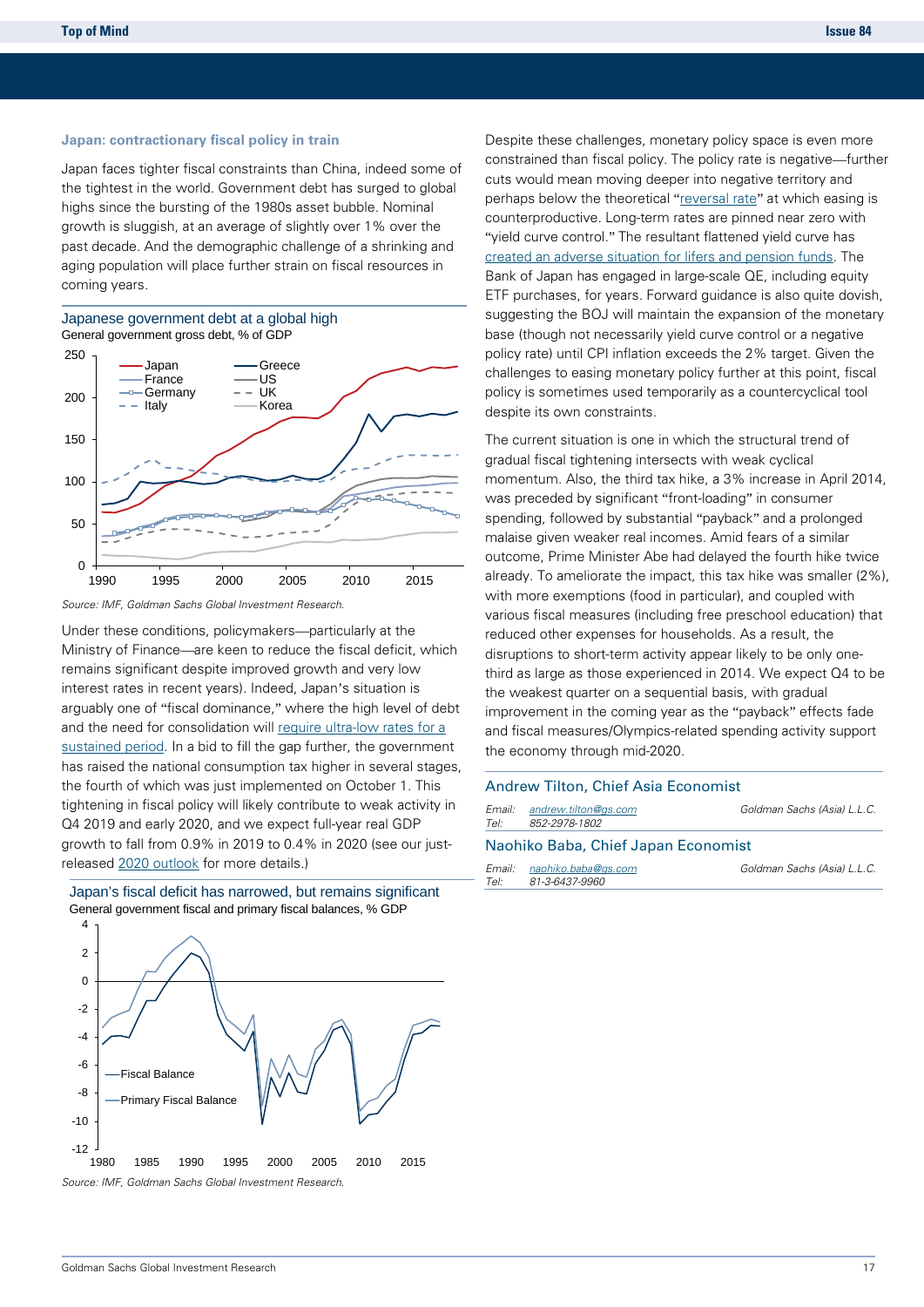# China's fiscal policy: how is it different?

In China, the type of fiscal tools employed by policymakers and the way they impact the economy differs from other countries. As a general matter, fiscal tools are broader in China. For example, in addition to the tax cuts and discretionary spending governments typically employ, the Chinese government frequently uses infrastructure investment to stabilize growth (e.g., during the global financial crisis and the slowdown since the middle of last year). In this sense, infrastructure investment is an important form of state-driven discretionary spending in China (i.e., quasi-fiscal policy), although it's financed in large part via off-budget sources. Additionally, fiscal policy in China is highly decentralized. Local governments implement around 85% of on-budget spending, and entities closely connected with local governments—such as Local Government Financing Vehicles (LGFV)—implement almost all off-budget spending. We describe four key features of Chinese fiscal policy below.

#### **Feature 1: Off-budget policy is important**

Since China's official fiscal balance doesn't reflect all government activity affecting the aggregate economy, we've created an "augmented" fiscal balance indicator that includes off-budget activities in order to get a timelier and more comprehensive picture of total government fiscal spending (the concept is derived from a similar measure from the IMF). We estimate off-budget spending by looking at the major channels through which quasi-fiscal activities are financed. This includes new local government special bonds, land sales revenue, LGFV bonds, policy bank support, shadow banking loans, and the special construction fund. Adding the estimated off-budget spending to the on-budget balance provides the augmented fiscal balance. This measure shows that most of the fiscal deficit in China is off-budget, and that the government has loosened fiscal policy notably since mid-2018, when growth began to face significant domestic and external headwinds.

#### **Feature 2: High interdependence between fiscal and monetary policy**

The State Council (or Central Committee on Finance and Economy) largely decides the policy mix in China, with the Ministry of Finance (on-budget fiscal policy), central bank (monetary policy), and National Development and Reform Committee (approval of infrastructure projects) mainly responsible for policy execution. China's institutional architecture dictates a certain level of interdependence between fiscal policy and monetary policy. This interdependence is most clearly reflected in the context of infrastructure investment, which involves close coordination between many different entities (e.g., NDRC for project assessments, MOF for on-budget support, PBOC and CBRC for financing support, local governments for implementation). As a result, monetary policy is required to ensure credit growth and interest rates are at appropriate levels to support increased infrastructure investment and to mitigate potential crowdingout effects.

#### **Feature 3: More effective fiscal policy, but weaker monetary transmission**

China still has a large state-run sector, including state-controlled banks, other state-owned enterprises (SOEs), and LGFVs, which are the major institutions involved in infrastructure investment. The large role of SOEs leaves the traditional channel of monetary policy transmission less effective in China, as these entities are less sensitive to interest rates. Bank capital constraints and high risk aversion also limit the effectiveness of monetary policy. But the ability of SOEs to provide financing for infrastructure investment at the government's direction essentially leaves fiscal policy more effective and direct. Indeed, China's state-backed entities essentially facilitate a "fiscal channel" for monetary policy by increasing infrastructure financing on the back of policy easing. That said, the incentives of local governments and the banking sector also play a role in the level of investment. For example, the 2013-2015 anticorruption campaign discouraged local officials from quickly implementing infrastructure projects in the 2015 easing cycle.

#### **Feature 4: Fiscal measures drive the credit cycle**

In countries like the US, financial conditions tend to lead the economic cycle. In China, however, fiscal policy tends to drive the credit cycle, given the large state sector and centrality of fiscal policy in countercyclical policy management. In other words, when growth slows, on-budget fiscal policy typically reacts first, followed by monetary easing to accommodate increased infrastructure investment. During a downturn, infrastructure investment becomes the driving force behind the credit cycle because private sector credit demand tends to be weak.



#### **China's augmented and effective fiscal deficits are sizable Fiscal stimulus leads broader credit expansion in China**



**Zhennan Li and Hui Shan, GS China Economics Research**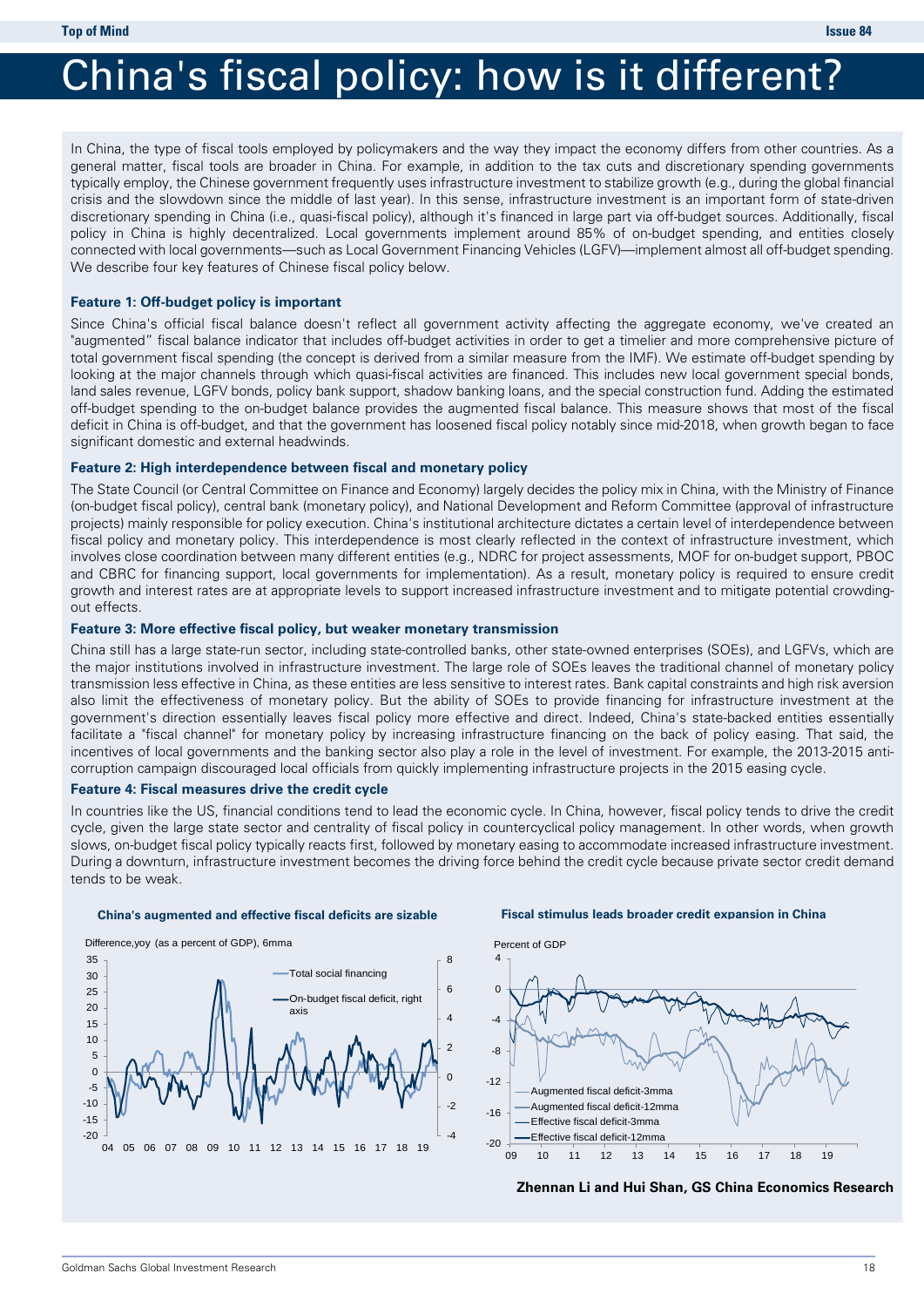# Debt: less costly with low interest rates?

Advanced economy government debt is near all-time highs Average debt-to-GDP in advanced economies\*, % GDP



*\*Note: includes Australia, Canada, France, Germany, Germany, Italy, Japan, Korea, the UK, and the US.*

*Source: IMF, Goldman Sachs Global Investment Research.*

At the same time, long-term interest rates have fallen Long-term nominal interest rates, percent



*Source: OECD, Goldman Sachs Global Investment Research.*



Growth is now higher than interest rates in many countries



*<sup>\*</sup>Note: Nominal interest rate minus nominal growth rate.*

*Source: Jordà, Schularick, Taylor (2017), Goldman Sachs Global Investment Research. Source: IMF, Goldman Sachs Global Investment Research.*

But fiscal deficits have mostly recovered to pre-crisis levels Average deficits in advanced economies\*, % of GDP



*\*Note: primary balance as % of GDP; includes Germany, Japan, the UK, and US. Source: IMF, Goldman Sachs Global Investment Research.*

And real rates are negative in most advanced economies Long-term real interest rates\*, percent



*\*10-year government bond yield deflated by 10-year ahead expected inflation. Source: Bruegel (2019), Goldman Sachs Global Investment Research.*

The cost of public debt has come down as a result

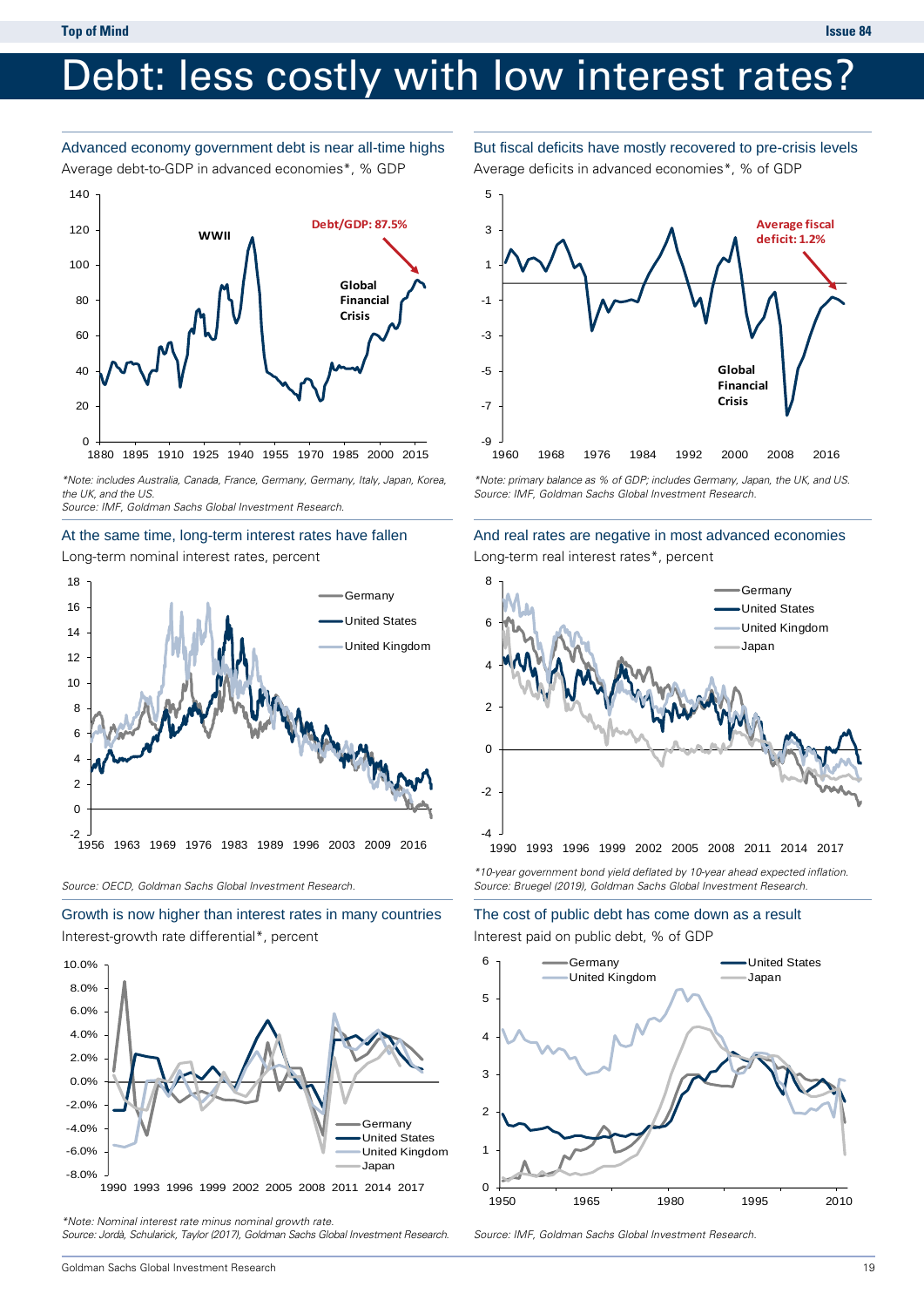# **Watching**

- Globally, we expect growth to pick up to 3.4% in 2020 from 3.1% in 2019, in response to easier financial conditions and an end to trade escalation. We're most confident that sequential growth will **Globally, we expect growth to pick up** to 3.4% in 2020 from 3.1% in 2019, in response to easier financial conditions and an end to trade escalation. We're most confident that sequential growth will improve in the US and UK next year, on the back of easier financial conditions and a resolution of Brexit, respectively, and also expect a gradual improvement in the Euro area and Japan. improve in the US and UK next year, on the back of easier financial conditions and a resolution of Brexit, respectively, and also expect a gradual improvement in the Euro area and Japan. •
- **In the US,** we expect growth to rise from the current 1.75% sequential pace to the 2.25 2.5% range in 2020, owing to a housing recovery, strength in consumer spending, and a fading drag from the **In the US,** we expect growth to rise from the current 1.75% sequential pace to the 2.25 – 2.5% range in 2020, owing to a housing recovery, strength in consumer spending, and a fading drag from the inventory cycle. We estimate the probability of recession in the next 12 months is 20%. We expect core PCE inflation to rise from current levels to 2.0% by Q4 2020. •
	- **We expect the Fed will stay on hold through 2020** given our forecast of slightly above-trend growth and 2% inflation, though we see risks to our call as skewed to the downside as the Fed We expect the Fed will stay on hold through 2020 given our forecast of slightly above-trend growth and 2% inflation, though we see risks to our call as skewed to the downside as the Fed inventory cycle. We estimate the probability of recession in the next 12 months is 20%. We expect core PCE inflation to rise from current levels to 2.0% by Q4 2020. •
- fiscal impulse, and a resolution of Brexit uncertainty. We maintain that the passage of a Brexit deal after the general election and before the January deadline remains the most likely Brexit outcome. In the Euro area, we expect a gradual pickup in annualized growth from its current pace of 0.2% to a slightly-above trend 1.1% in 2020, driven by stabilization in the manufacturing sector, a modest **In the Euro area,** we expect a gradual pickup in annualized growth from its current pace of 0.2% to a slightly-above trend 1.1% in 2020, driven by stabilization in the manufacturing sector, a modest fiscal impulse, and a resolution of Brexit uncertainty. We maintain that the passage of a Brexit deal after the general election and before the January deadline remains the most likely Brexit outcome. continues its policy framework discussion on potentially allowing for slightly higher inflation. continues its policy framework discussion on potentially allowing for slightly higher inflation. •
- **We think the ECB** will maintain its EUR 20bn/month QE program until end-2021 in the face of weak growth and low inflation, but we don't expect additional rate cuts in 2020. We think the ECB will maintain its EUR 20bn/month QE program until end-2021 in the face of weak growth and low inflation, but we don't expect additional rate cuts in 2020. •
- **In China,** we expect full-year GDP growth to slow from 6.1% in 2019 to 5.8% in 2020 as policymakers focus on boosting the quality of growth and limiting overall leverage. I**n China,** we expect full-year GDP growth to slow from 6.1% in 2019 to 5.8% in 2020 as policymakers focus on boosting the quality of growth and limiting overall leverage. •
- **WATCH TRADE.** We think US tariffs on imports from China have peaked, and expect a partial rollback of tariffs as part of a "Phase 1" trade deal. At the same time, we think the chances of a tariff increase WATCH TRADE. We think US tarifis on imports from China have peaked, and expect a partial rollback of tarifis as part of a "Phase 1" trade deal. At the same time, we think the chances of a tariff increase •
	- have also risen. We see the odds that the US imposes tariffs on EU auto imports as quite low, and expect the US-Mexico-Canada trade agreement (USMCA) will become law in early 2020. have also risen. We see the odds that the US imposes tariffs on EU auto imports as quite low, and expect the US-Mexico-Canada trade agreement (USMCA) will become law in early 2020.

Source: Goldman Sachs Global Investment Research. *Source: Goldman Sachs Global Investment Research.*

Summary of our key forecasts



E2019 P/E – 2019 2020 Interestrates – Last E2019 E2020 FX – Last 3m 12m S&P 500 – E2019 – E2020 Returns (%) 12m – YTD E2019 P/E<br>GDP growth (%) – 10Yr (%) 15.0x  $19.3x$  $14.7$ 15.8 Global 3.1 3.1 3.4 3.1 US 1.76 1.90 2.25 EUR/\$ 1.10 1.11 1.15 Price 3,100 -- 3,400 -- S&P500 9.0 27.3 19.3x US 2.3 2.3 2.3 1.8 Germany -0.35 -0.15 0.00 GBP/\$ 1.29 1.35 1.37 EPS \$167 \$164 \$177 \$179 MXAPJ 6.0 13.5 15.0x China 6.1 6.1 5.8 5.8 Japan -0.09 -0.05 0.10 \$/JPY 109 110 105 Growth 3% 1% 6% 9% Topix 6.0 16.9 14.7 Euroarea 1.2 1.1 1.1 1.2 1.1 1.1 1.1 1.1 1.0.30 1.05 1.20 \$/CNY 1.02 6.85 6.85 6.85 6.90 ICN 7.02 5.0 3.0 20.7 ę 27.3 13.5 16.9 20.7 G  $3.3$ 7.0  $\bar{1}$ **GS Mkt. GS Mkt. CPI (%, yoy) Unemp. Rate CPI (%, yoy) Unemp. Rate Q1 Q2 Q3** US 1.63 1.45 1.63 1.36 Nat Gas (\$/mmBtu) 2.5 2.5 2.5 **USD** IG 106 108 115 US 1.7 3.7 2.0 3.3 3.0 3.4 3.3 China 2.60 2.44 2.50 2.53 Copper (\$/mt) 5,851 6,000 7,000 **EUR** IG 117 112 119 China 2.9 -- 3.6 -- 7.0 7.0 7.0 Euro area -0.50 -0.53 Crude Oil, Brent (\$/bbl) 63.7 62 60 HY 376 342 342 543 Euro area 1.2 7.5 7.5 2.4 2.2 -- $12m$  $\overline{6.0}$ 6.0  $3.0$ 7.0  $\overline{9.0}$ a  $3.4$ 2.2 Wage Tracker Policy rates (%) 2019 2020 Commodities Last 3m 12m (Dredit Last E2019 E2020 Consumer E2019 E2020 2020 2019 (%)<br>Policy rates (%) 2019 (%) 2019 (%) 2019 (%) Returns (%) STOXX 600 Equities **Economics Markets Equities**  $3.0$  $2.4$  $7.0$ S&P500 ā **MXAPJ** Topix Cons.  $$179$ **Unemp. GS Cons. GS Cons. GS Cons. GS Cons.** Rate l, 9%  $\overline{3}$ 7.5  $\overline{1}$ E2020 E2020 (%, yoy) 3,400  $5177$ GS <u>පි</u>  $2.0$  $\overline{0}$  $3.6$ 6% Unemp.<br>Rate Cons. \$164  $3.7$ 7.6  $1%$ J. J, E2019 E2019 (Vo/ Xo 3,100 \$167 GPI s<br>G  $3%$  $\overline{11}$  $\frac{1}{2}$  $2.9$ Consumer S&P 500 Euro area Growth China Price EPS S  $1.15$ E2020  $12m$  $1.37$  $105$ 115 365 119 6.90 357 Japan -0.10 -0.10 -0.10 -0.10 -0.10 -0.10 -0.10 -0.10 Hy 357 1,575 1,575 1,575 1,575 1,575 1,575 1,57 E2019  $1.35$  $111$  $110$ 6.85  $108$ 342  $112$ 336  $\frac{5}{2}$ Last 1.10 1.29 7.02 Last 109  $106$ 376  $117$ 359  $\bf \hat{\bm{\Xi}}$  $\overline{6}$  $\bf \hat{r}$  $\overline{2}$ **Markets** GBP/\$ **\$/CNY** EUR/\$ **Adr/\$** Credit **Gd GSL** EUR Ř 7,000 E2020  $0.10$ 2.25 1,600 0.00  $1.20$  $12m$ 2.5 8 E2019 6,000 1,575  $-0.15$  $1.90$  $-0.05$ 0.95  $\frac{5}{2}$ 2.5 62 5,851 1,458 Last  $-76$  $0.35$  $0.09$ 63.7 0.60 Last 2.5 -0.53 Crude Oil, Brent (\$/bbl) 1.36 Nat Gas (\$/mmBtu)  $-0.10 - 0.10$  Gold (\$/troy oz) Commodities nterest rates Copper (\$/mt) 10Yr (%) Germany Japan 9  $\leq$ 2.53 Cons.  $\overline{31}$  $\frac{8}{10}$ 5.8  $\frac{0}{2}$ Mkt. 2020 2020 2.50 1.63  $-0.50$ GS  $3.4$ g<br>G 2.3 5.8  $\ddot{ }$ 2.44  $-0.09$  $-0.54$ Cons. Mkt. 1.45  $\frac{3}{3}$  $\overline{61}$  $\ddot{ }$  $2.3$ 2019 2019 cs<br>C  $-0.10$ ვ<br>ვ  $.63$ 0.50 2.60  $\overline{31}$  $23$  $\overline{61}$  $\frac{1}{2}$  $(%)$ Policy rates (%) GDP growth Economics Euro area Euro area Global China China Japan 9 9

As of Nov 25 2019.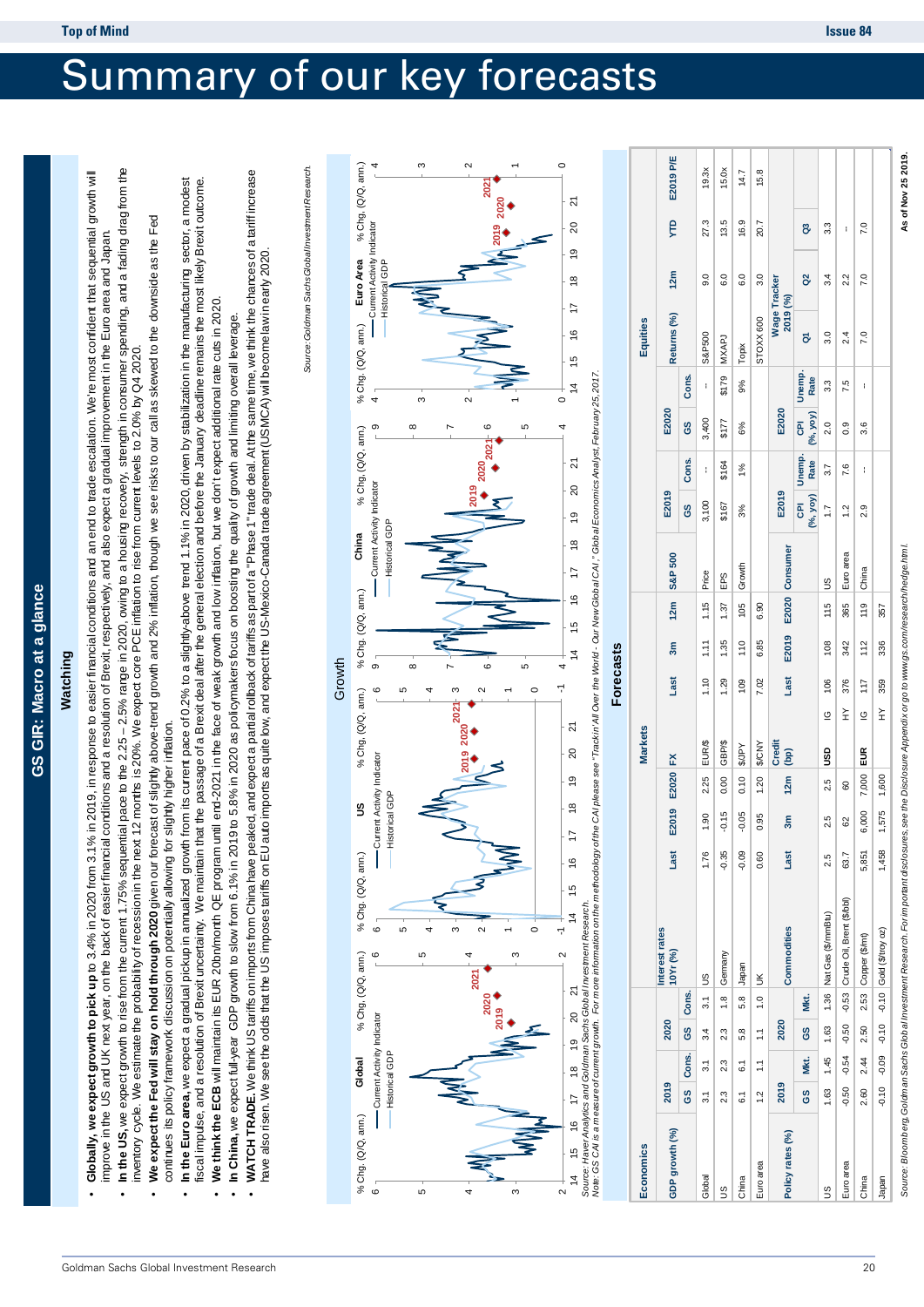# El Glossary of GS proprietary indices

## Current Activity Indicator (CAI)

GS CAIs measure the growth signal in a broad range of weekly and monthly indicators, offering an alternative to Gross Domestic Product (GDP). GDP is an imperfect quide to current activity: In most countries, it is only available quarterly and is released with a substantial delay, and its initial estimates are often heavily revised. GDP also ignores important measures of real activity, such as employment and the purchasing managers' indexes (PMIs). All of these problems reduce the effectiveness of GDP for investment and policy decisions. Our CAIs aim to address GDP's shortcomings and provide a timelier read on the pace of growth.

*For more, see our [CAI page](https://research.gs.com/content/research/themes/cai.html) and [Global Economics Analyst: Trackin' All Over the World –](https://research.gs.com/content/research/en/reports/2017/02/25/ba9a97d9-e2d5-43e7-a0b9-19d6fd282bdc.html) Our New Global CAI, 25 February [2017.](https://research.gs.com/content/research/en/reports/2017/02/25/ba9a97d9-e2d5-43e7-a0b9-19d6fd282bdc.html)* 

### Dynamic Equilibrium Exchange Rates (DEER)

The GSDEER framework establishes an equilibrium (or "fair") value of the real exchange rate based on relative productivity and terms-of-trade differentials.

*For more, see our [GSDEER page,](https://research.gs.com/content/research/themes/gsdeer.html) [Global Economics Paper No. 227: Finding Fair Value in EM FX, 26 January 2016,](https://research.gs.com/content/research/en/reports/2016/01/26/0a10ed70-56f2-4515-b73b-fa57dbeb306d.pdf) an[d Global](https://research.gs.com/content/research/en/reports/2017/06/29/4c2b23b0-6fd5-48dd-bd6c-a474d1a0b6f6.html)  [Markets Analyst: A Look at Valuation Across G10 FX, 29 June 2017.](https://research.gs.com/content/research/en/reports/2017/06/29/4c2b23b0-6fd5-48dd-bd6c-a474d1a0b6f6.html)*

### Financial Conditions Index (FCI)

GS FCIs gauge the "looseness" or "tightness" of financial conditions across the world's major economies, incorporating variables that directly affect spending on domestically produced goods and services. FCIs can provide valuable information about the economic growth outlook and the direct and indirect effects of monetary policy on real economic activity.

FCIs for the G10 economies are calculated as a weighted average of a policy rate, a long-term risk-free bond yield, a corporate credit spread, an equity price variable, and a trade-weighted exchange rate; the Euro area FCI also includes a sovereign credit spread. The weights mirror the effects of the financial variables on real GDP growth in our models over a one-year horizon. FCIs for emerging markets are calculated as a weighted average of a short-term interest rate, a long-term swap rate, a CDS spread, an equity price variable, a trade-weighted exchange rate, and—in economies with large foreign-currency-denominated debt stocks—a debt-weighted exchange rate index.

*For more, see ou[r FCI page,](https://research.gs.com/content/research/themes/fci.html) Global Economics [Analyst: Our New G10 Financial Conditions Indices, 20 April 2017,](https://research.gs.com/content/research/en/reports/2017/04/20/c10f888f-4faa-4ffc-b4c2-518cf5ffffe3.html) and [Global](https://research.gs.com/content/research/en/reports/2017/10/06/172c1e3f-b851-45a7-b503-3e9b665f295c.sitePilot.html)  [Economics Analyst: Tracking EM Financial Conditions –](https://research.gs.com/content/research/en/reports/2017/10/06/172c1e3f-b851-45a7-b503-3e9b665f295c.sitePilot.html) Our New FCIs, 6 October 2017.*

### Global Leading Indicator (GLI)

The GS GLI was designed to provide a timelier reading on the state of the global industrial cycle than existing alternatives did, and in a way that is largely independent of market variables. The GLI has historically provided early signals on global cyclical swings that matter to a wide range of asset classes. The GLI currently includes the following components: a consumer confidence aggregate, the Japan IP inventory/sales ratio, Korean exports, the S&P GS Industrial Metals Index, US initial jobless claims, Belgian and Netherlands manufacturing surveys, the Global PMI, the GS AUD and CAD trade-weighted index aggregate, global new orders less inventories, and the Baltic Dry Index.

*For more, see our [GLI page](https://research.gs.com/content/research/themes/gli.html) and [Global Economics Paper No. 199: An Even More Global GLI, 29 June 2010.](https://research.gs.com/content/research/en/reports/2010/06/29/ee182796-839f-11df-91cd-00215acdb578.pdf)*

### Goldman Sachs Analyst Index (GSAI)

The US GSAI is based on a monthly survey of GS equity analysts to obtain their assessments of business conditions in the industries they follow. The results provide timely "bottom-up" information about US economic activity to supplement and crosscheck our analysis of "top-down" data. Based on analysts' responses, we create a diffusion index for economic activity comparable to the ISM's indexes for activity in the manufacturing and nonmanufacturing sectors.

# Macro-Data Assessment Platform (MAP)

GS MAP scores facilitate rapid interpretation of new data releases for economic indicators worldwide. MAP summarizes the importance of a specific data release (i.e., its historical correlation with GDP) and the degree of surprise relative to the consensus forecast. The sign on the degree of surprise characterizes underperformance with a negative number and outperformance with a positive number. Each of these two components is ranked on a scale from 0 to 5, with the MAP score being the product of the two, i.e., from -25 to +25. For example, a MAP score of +20 (5;+4) would indicate that the data has a very high correlation to GDP (5) and that it came out well above consensus expectations (+4), for a total MAP value of +20.

### Real-Time Indicator of Activity (RETINA)

GS RETINA uses a comprehensive econometric methodology to filter incoming information from the most up-to-date highfrequency variables in order to track real GDP growth in the Euro area and the UK.

*For more, see [European Economics Analyst: RETINA Redux, 14 July 2016](https://research.gs.com/content/research/en/reports/2016/07/14/6067db38-22af-44bf-a196-4abd14e819f2.html) an[d European Economics Analyst: Introducing](https://research.gs.com/content/research/en/reports/2017/08/02/10a687bc-c3a9-47a0-ad27-a59a4dbb06b2.html)  [RETINA-UK, 2 August 2017.](https://research.gs.com/content/research/en/reports/2017/08/02/10a687bc-c3a9-47a0-ad27-a59a4dbb06b2.html)*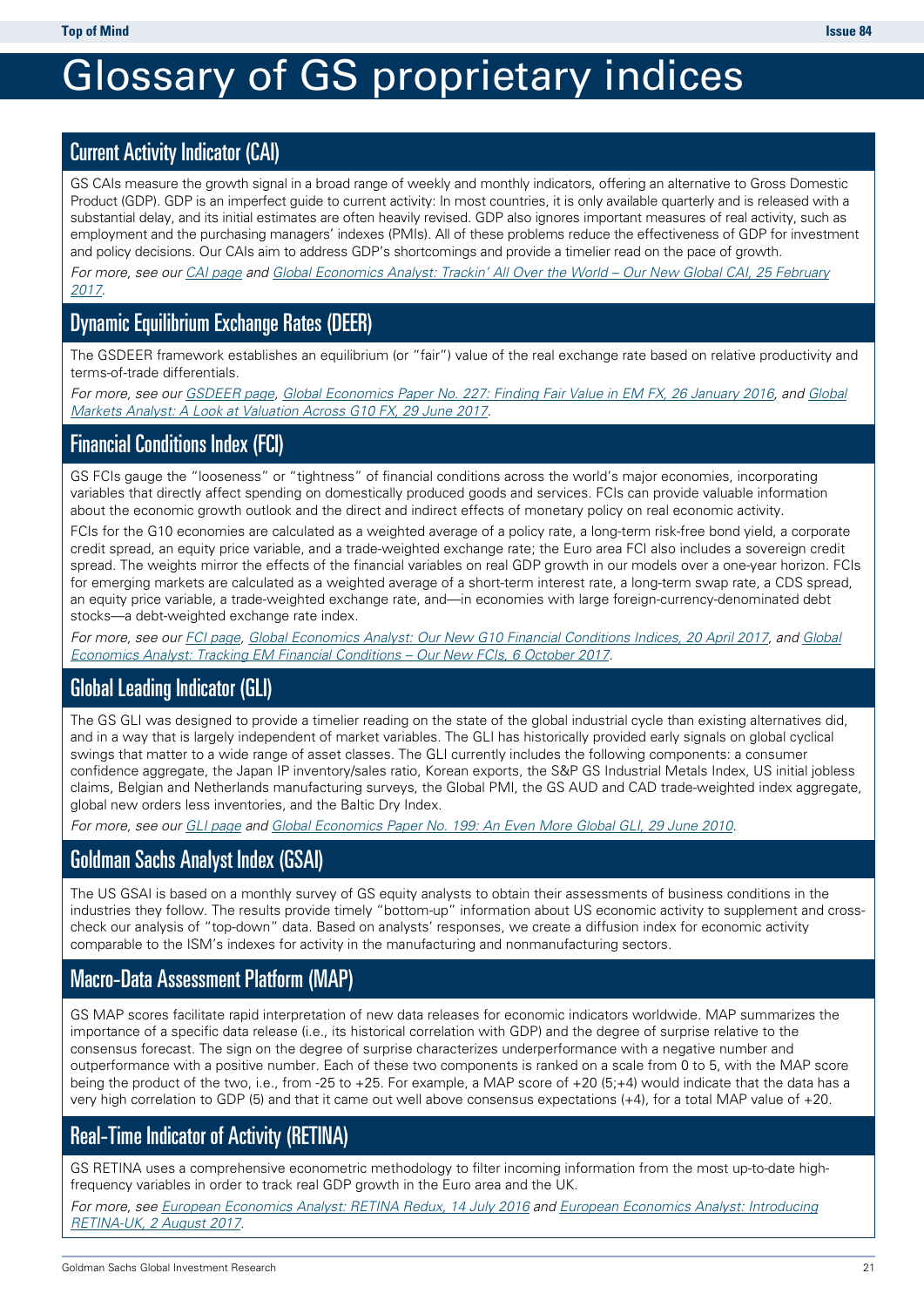# Top of Mind archive: click to access



[Issue 83](https://research.gs.com/content/research/en/reports/2019/10/10/659008c3-e06b-400e-ad02-2946c57f6201.pdf) *[Growth and Geopolitical Risk](https://research.gs.com/content/research/en/reports/2019/10/10/659008c3-e06b-400e-ad02-2946c57f6201.pdf) [October 10, 2019](https://research.gs.com/content/research/en/reports/2019/10/10/659008c3-e06b-400e-ad02-2946c57f6201.pdf)*



[Issue 82](https://research.gs.com/content/research/en/reports/2019/09/12/f75d7d59-df26-421d-9541-5f452f7b8fce.pdf) *[Currency Wars](https://research.gs.com/content/research/en/reports/2019/09/12/f75d7d59-df26-421d-9541-5f452f7b8fce.pdf) [September 12, 2019](https://research.gs.com/content/research/en/reports/2019/09/12/f75d7d59-df26-421d-9541-5f452f7b8fce.pdf)*



[Issue 81](https://research.gs.com/content/research/en/reports/2019/08/08/b176e205-7ac2-45f7-8473-8f8e2559697c.pdf) *[Central Bank Independence](https://research.gs.com/content/research/en/reports/2019/08/08/b176e205-7ac2-45f7-8473-8f8e2559697c.pdf) [August 8, 2019](https://research.gs.com/content/research/en/reports/2019/08/08/b176e205-7ac2-45f7-8473-8f8e2559697c.pdf)*



[Issue 80](https://research.gs.com/content/research/en/reports/2019/06/06/77112409-8d8b-4763-a1a3-d97db9417040.pdf) *[Dissecting the Market Disconnect](https://research.gs.com/content/research/en/reports/2019/06/06/77112409-8d8b-4763-a1a3-d97db9417040.pdf) [July 11, 2019](https://research.gs.com/content/research/en/reports/2019/06/06/77112409-8d8b-4763-a1a3-d97db9417040.pdf)*



[Issue 79](https://research.gs.com/content/research/en/reports/2019/06/06/77112409-8d8b-4763-a1a3-d97db9417040.pdf) *[Trade Wars 3.0](https://research.gs.com/content/research/en/reports/2019/06/06/77112409-8d8b-4763-a1a3-d97db9417040.pdf) [June 6, 2019](https://research.gs.com/content/research/en/reports/2019/06/06/77112409-8d8b-4763-a1a3-d97db9417040.pdf)*



[Issue 78](https://research.gs.com/content/research/en/reports/2019/05/09/ba9750aa-36b2-4295-8374-73e0b7f5c6a8.pdf) *[EU Elections: What's at Stake?](https://research.gs.com/content/research/en/reports/2019/05/09/ba9750aa-36b2-4295-8374-73e0b7f5c6a8.pdf) [May 9, 2019](https://research.gs.com/content/research/en/reports/2019/05/09/ba9750aa-36b2-4295-8374-73e0b7f5c6a8.pdf)*



[Issue 77](https://research.gs.com/content/research/en/reports/2019/04/11/ff3bd38f-14c2-45c5-a114-2e1094934638.pdf) *[Buyback Realities](https://research.gs.com/content/research/en/reports/2019/04/11/ff3bd38f-14c2-45c5-a114-2e1094934638.pdf) [April 11, 2019](https://research.gs.com/content/research/en/reports/2019/04/11/ff3bd38f-14c2-45c5-a114-2e1094934638.pdf)*

*[March 5, 2019](https://research.gs.com/content/research/en/reports/2019/03/05/3dcfae71-ecff-492a-b293-c072f3ea8946.pdf)*



[Issue 76](https://research.gs.com/content/research/en/reports/2019/03/05/3dcfae71-ecff-492a-b293-c072f3ea8946.pdf) *[The Fed's Dovish Pivot](https://research.gs.com/content/research/en/reports/2019/03/05/3dcfae71-ecff-492a-b293-c072f3ea8946.pdf)*



[Issue 75](https://research.gs.com/content/research/en/reports/2019/02/04/d70c0338-539c-4c64-91bd-adad3b82f2ea.pdf) *[Where Are We in the Market Cycle?](https://research.gs.com/content/research/en/reports/2019/02/04/d70c0338-539c-4c64-91bd-adad3b82f2ea.pdf) [February 4, 2019](https://research.gs.com/content/research/en/reports/2019/02/04/d70c0338-539c-4c64-91bd-adad3b82f2ea.pdf)*



[Special Issue](https://research.gs.com/content/research/en/reports/2018/12/20/bd8aac09-dd1d-4051-aee8-e421b533ba26.pdf) *[2018 Update, and a Peek at 2019](https://research.gs.com/content/research/en/reports/2018/12/20/bd8aac09-dd1d-4051-aee8-e421b533ba26.pdf) [December 20, 2018](https://research.gs.com/content/research/en/reports/2018/12/20/bd8aac09-dd1d-4051-aee8-e421b533ba26.pdf)*



[Issue 74](https://research.gs.com/content/research/en/reports/2018/12/07/957593a1-c621-4bae-81d4-ffd9f59987d1.pdf) *[What's Next for China?](https://research.gs.com/content/research/en/reports/2018/12/07/957593a1-c621-4bae-81d4-ffd9f59987d1.pdf) [December 7, 2018](https://research.gs.com/content/research/en/reports/2018/12/07/957593a1-c621-4bae-81d4-ffd9f59987d1.pdf)*



[Issue 73](https://research.gs.com/content/research/en/reports/2018/10/29/617c988b-d67a-4c9f-a1e0-d060408faf97.pdf) *[Making Sense of Midterms](https://research.gs.com/content/research/en/reports/2018/10/29/617c988b-d67a-4c9f-a1e0-d060408faf97.pdf) [October 29, 2018](https://research.gs.com/content/research/en/reports/2018/10/29/617c988b-d67a-4c9f-a1e0-d060408faf97.pdf)*



[Issue 72](https://research.gs.com/content/research/en/reports/2018/10/16/d4e5251b-44c8-4440-8c80-50e606022860.pdf) *[Recession Risk](https://research.gs.com/content/research/en/reports/2018/10/16/d4e5251b-44c8-4440-8c80-50e606022860.pdf) [October 16, 2018](https://research.gs.com/content/research/en/reports/2018/10/16/d4e5251b-44c8-4440-8c80-50e606022860.pdf)*





[Issue 70](https://research.gs.com/content/research/en/reports/2018/08/09/c66b12eb-0c55-4270-b7f7-af6cbf8bd0b7.pdf) *[Deal or No Deal: Brexit and the Future of Europe](https://research.gs.com/content/research/en/reports/2018/08/09/c66b12eb-0c55-4270-b7f7-af6cbf8bd0b7.pdf) [August 13, 2018](https://research.gs.com/content/research/en/reports/2018/08/09/c66b12eb-0c55-4270-b7f7-af6cbf8bd0b7.pdf)*



[Issue 69](https://research.gs.com/content/research/en/reports/2018/07/10/62e96ddc-43fd-4bb6-8f2a-309617fbed97.pdf) *[Emerging Markets: Invest or Avoid?](https://research.gs.com/content/research/en/reports/2018/07/10/62e96ddc-43fd-4bb6-8f2a-309617fbed97.pdf) [July 10, 2018](https://research.gs.com/content/research/en/reports/2018/07/10/62e96ddc-43fd-4bb6-8f2a-309617fbed97.pdf)*



[Issue 68](https://research.gs.com/content/research/en/reports/2018/06/12/05c4d08c-4109-4f47-a79e-582816c1354c.pdf) *[Liquidity, Volatility, Fragility](https://research.gs.com/content/research/en/reports/2018/06/12/05c4d08c-4109-4f47-a79e-582816c1354c.pdf) [June 12, 2018](https://research.gs.com/content/research/en/reports/2018/06/12/05c4d08c-4109-4f47-a79e-582816c1354c.pdf)*



[Issue 67](https://research.gs.com/content/research/en/reports/2018/04/26/f0da881b-9273-4120-b74e-a161eb25d25e.pdf) *[Regulating Big Tech](https://research.gs.com/content/research/en/reports/2018/04/26/f0da881b-9273-4120-b74e-a161eb25d25e.pdf) [April 26, 2018](https://research.gs.com/content/research/en/reports/2018/04/26/f0da881b-9273-4120-b74e-a161eb25d25e.pdf)*



[Issue 66](https://research.gs.com/content/research/en/reports/2018/03/28/fe2f67f9-ae9e-4db9-ba3f-14835f611db2.pdf) *[Trade Wars 2.0](https://research.gs.com/content/research/en/reports/2018/03/28/fe2f67f9-ae9e-4db9-ba3f-14835f611db2.pdf) [March 28, 2018](https://research.gs.com/content/research/en/reports/2018/03/28/fe2f67f9-ae9e-4db9-ba3f-14835f611db2.pdf)*



[Issue 65](https://research.gs.com/content/research/en/reports/2018/02/28/b4445366-6f6c-4caf-99d6-bb7cfd9c9be8.pdf) *[Has a Bond Bear Market Begun?](https://research.gs.com/content/research/en/reports/2018/02/28/b4445366-6f6c-4caf-99d6-bb7cfd9c9be8.pdf) [February 28, 2018](https://research.gs.com/content/research/en/reports/2018/02/28/b4445366-6f6c-4caf-99d6-bb7cfd9c9be8.pdf)*



[Issue 64](https://research.gs.com/content/research/en/reports/2018/02/05/42d255b3-256a-48ba-a3d0-da81b3eeb75a.pdf) *[Is Bitcoin a \(Bursting\) Bubble?](https://research.gs.com/content/research/en/reports/2018/02/05/42d255b3-256a-48ba-a3d0-da81b3eeb75a.pdf) [February 5, 2018](https://research.gs.com/content/research/en/reports/2018/02/05/42d255b3-256a-48ba-a3d0-da81b3eeb75a.pdf)*

[Special Issue](https://research.gs.com/content/research/en/reports/2017/12/14/06a49172-d4ae-46b6-9339-c4f67d3efb0f.pdf) *[2017 Update, and a Peek at 2018](https://research.gs.com/content/research/en/reports/2017/12/14/06a49172-d4ae-46b6-9339-c4f67d3efb0f.pdf) [December 14, 2017](https://research.gs.com/content/research/en/reports/2017/12/14/06a49172-d4ae-46b6-9339-c4f67d3efb0f.pdf)*



[Issue 63](https://research.gs.com/content/research/en/reports/2017/11/09/4984370c-77ff-4eae-ae65-4d55fc859aef.pdf) *[Late-Cycle for Longer?](https://research.gs.com/content/research/en/reports/2017/11/09/4984370c-77ff-4eae-ae65-4d55fc859aef.pdf)*



*[China's Big Reshuffle](https://research.gs.com/content/research/en/reports/2017/10/12/e01e956e-01fa-494f-9cd2-ff17b3a7a01b.pdf) [October 12, 2017](https://research.gs.com/content/research/en/reports/2017/10/12/e01e956e-01fa-494f-9cd2-ff17b3a7a01b.pdf)*

*[November 9, 2017](https://research.gs.com/content/research/en/reports/2017/11/09/4984370c-77ff-4eae-ae65-4d55fc859aef.pdf)*



[Issue 61](https://360.gs.com/gir/portal/?action=action.doc&d=c6b94c6d6c244b6ea842aae25001bbb8) *[Fiscal Agenda in Focus](https://360.gs.com/gir/portal/?action=action.doc&d=c6b94c6d6c244b6ea842aae25001bbb8) [October 5, 2017](https://360.gs.com/gir/portal/?action=action.doc&d=c6b94c6d6c244b6ea842aae25001bbb8)*



[Issue 60](https://research.gs.com/content/research/en/reports/2017/09/11/282dc2c0-26f1-4580-88b1-1bea9faab93f.pdf) *[The Rundown on Runoff](https://research.gs.com/content/research/en/reports/2017/09/11/282dc2c0-26f1-4580-88b1-1bea9faab93f.pdf) [September 11, 2017](https://research.gs.com/content/research/en/reports/2017/09/11/282dc2c0-26f1-4580-88b1-1bea9faab93f.pdf)*



[Issue 59](https://research.gs.com/content/research/en/reports/2017/07/26/2aae389e-f9a1-4681-8b6f-d86abb1038d9.pdf) *[Regulatory Rollback](https://research.gs.com/content/research/en/reports/2017/07/26/2aae389e-f9a1-4681-8b6f-d86abb1038d9.pdf) [July 26, 2017](https://research.gs.com/content/research/en/reports/2017/07/26/2aae389e-f9a1-4681-8b6f-d86abb1038d9.pdf)*



[Issue 58](https://360.gs.com/gs/portal/?st=1&action=action.binary&d=24243654&fn=/document.pdfhttps://360.gs.com/gs/portal/?st=1&action=action.binary&d=23951409&fn=/document.pdf) *[The Fed's Dual Dilemma](https://360.gs.com/gs/portal/?st=1&action=action.binary&d=24243654&fn=/document.pdfhttps://360.gs.com/gs/portal/?st=1&action=action.binary&d=23951409&fn=/document.pdf) [June 21, 2017](https://360.gs.com/gs/portal/?st=1&action=action.binary&d=24243654&fn=/document.pdfhttps://360.gs.com/gs/portal/?st=1&action=action.binary&d=23951409&fn=/document.pdf)*

*[Animal Spirits, Growth, and Markets](https://360.gs.com/gs/portal/?st=1&action=action.binary&d=23666440&fn=/document.pdfhttps://360.gs.com/gs/portal/?st=1&action=action.binary&d=23423230&fn=/document.pdf)*

*[European Elections: More Surprises Ahead?](https://360.gs.com/gs/portal/?st=1&action=action.binary&d=23423230&fn=/document.pdf)*



[Issue 57](https://360.gs.com/gs/portal/?st=1&action=action.binary&d=23951409&fn=/document.pdf) *[Geopolitical Risks](https://360.gs.com/gs/portal/?st=1&action=action.binary&d=23951409&fn=/document.pdf) [May 16, 2017](https://360.gs.com/gs/portal/?st=1&action=action.binary&d=23951409&fn=/document.pdf)*



*[April 17, 2017](https://360.gs.com/gs/portal/?st=1&action=action.binary&d=23666440&fn=/document.pdfhttps://360.gs.com/gs/portal/?st=1&action=action.binary&d=23423230&fn=/document.pdf)* [Issue 55](https://360.gs.com/gs/portal/?st=1&action=action.binary&d=23423230&fn=/document.pdf)

[Issue 56](https://360.gs.com/gs/portal/?st=1&action=action.binary&d=23666440&fn=/document.pdfhttps://360.gs.com/gs/portal/?st=1&action=action.binary&d=23423230&fn=/document.pdf)



Issue 5[4](https://360.gs.com/gs/portal/?st=1&action=action.binary&d=22957554&fn=/document.pdfhttps://360.gs.com/gs/portal/?st=1&action=action.binary&d=22909043&fn=/document.pdf) *[Trade](https://360.gs.com/gs/portal/?st=1&action=action.binary&d=22957554&fn=/document.pdfhttps://360.gs.com/gs/portal/?st=1&action=action.binary&d=22909043&fn=/document.pdf) Wars February 6, 2017*

*March 14, 2017*



[Special Issue](https://360.gs.com/gs/portal/?st=1&action=action.binary&d=22957554&fn=/document.pdfhttps://360.gs.com/gs/portal/?st=1&action=action.binary&d=22909043&fn=/document.pdf) *[2016 Update, and a Peek at 2017](https://360.gs.com/gs/portal/?st=1&action=action.binary&d=22957554&fn=/document.pdfhttps://360.gs.com/gs/portal/?st=1&action=action.binary&d=22909043&fn=/document.pdf) December 19, 2016*



[Issue 53](https://360.gs.com/gs/portal/?st=1&action=action.binary&d=22909043&fn=/document.pdf) *[The Return of Reflation](https://360.gs.com/gs/portal/?st=1&action=action.binary&d=22909043&fn=/document.pdf) December 7, 2016*

*Source of photos: www.istockphoto.com, www.shutterstock.com, US Department of State/Wikimedia Commons/Public Domain.*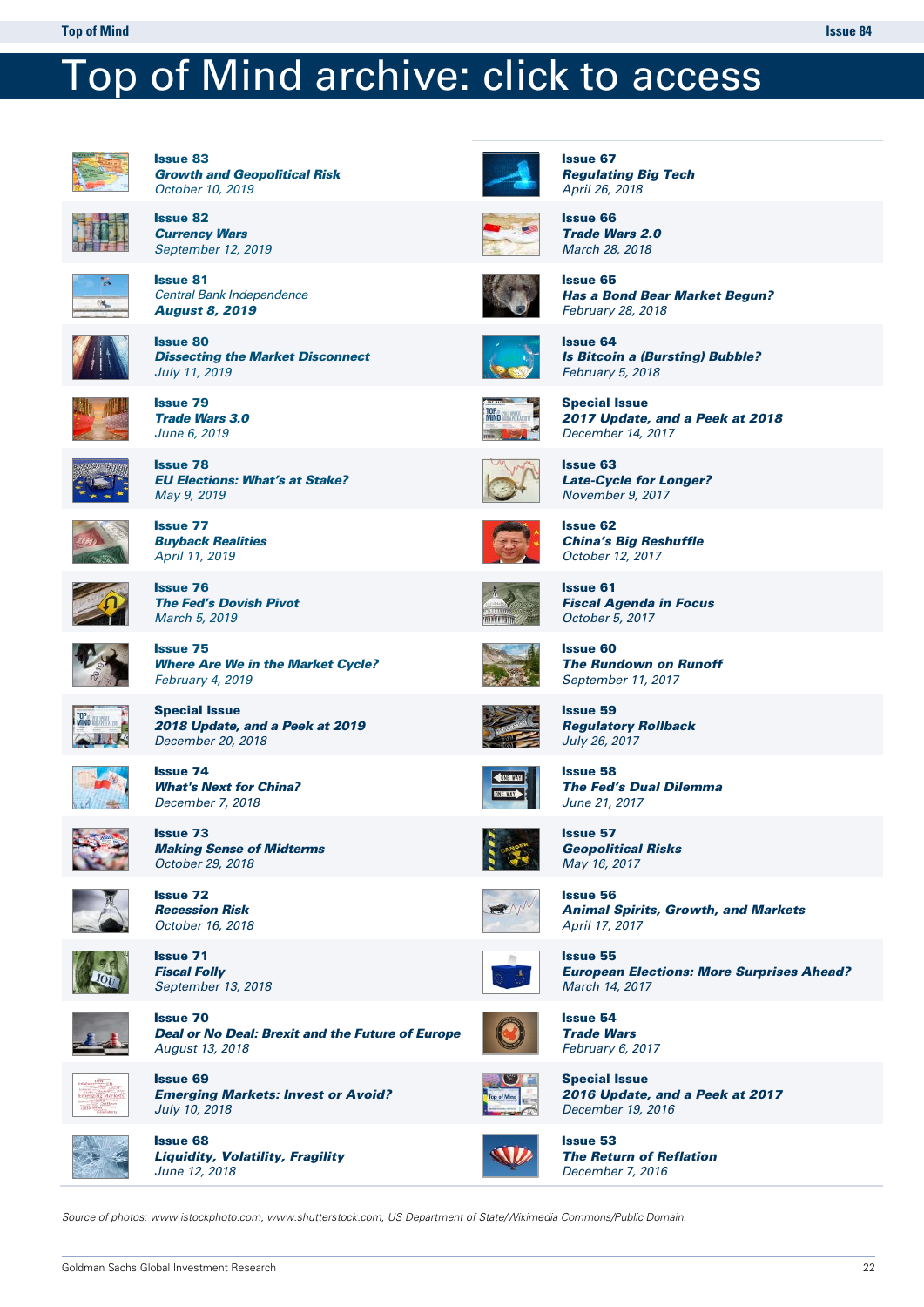#### **Disclosure Appendix**

#### **Reg AC**

We, Allison Nathan, Gabe Lipton Galbraith, Naohiko Baba, George Cole, Jan Hatzius, Zhennan Li, Zach Pandl, Alec Phillips, Hui Shan, Jari Stehn, and Andrew Tilton hereby certify that all of the views expressed in this report accurately reflect our personal views, which have not been influenced by considerations of the firm's business or client relationships.

Unless otherwise stated, the individuals listed on the cover page of this report are analysts in Goldman Sachs' Global Investment Research division.

#### **Disclosures**

#### **Regulatory disclosures**

#### **Disclosures required by United States laws and regulations**

See company-specific regulatory disclosures above for any of the following disclosures required as to companies referred to in this report: manager or co-manager in a pending transaction; 1% or other ownership; compensation for certain services; types of client relationships; managed/comanaged public offerings in prior periods; directorships; for equity securities, market making and/or specialist role. Goldman Sachs trades or may trade as a principal in debt securities (or in related derivatives) of issuers discussed in this report.

The following are additional required disclosures: **Ownership and material conflicts of interest:** Goldman Sachs policy prohibits its analysts, professionals reporting to analysts and members of their households from owning securities of any company in the analyst's area of coverage. **Analyst compensation:** Analysts are paid in part based on the profitability of Goldman Sachs, which includes investment banking revenues. **Analyst as officer or director:** Goldman Sachs policy generally prohibits its analysts, persons reporting to analysts or members of their households from serving as an officer, director or advisor of any company in the analyst's area of coverage. **Non-U.S. Analysts:** Non-U.S. analysts may not be associated persons of Goldman Sachs & Co. LLC and therefore may not be subject to FINRA Rule 2241 or FINRA Rule 2242 restrictions on communications with subject company, public appearances and trading securities held by the analysts.

#### **Additional disclosures required under the laws and regulations of jurisdictions other than the United States**

The following disclosures are those required by the jurisdiction indicated, except to the extent already made above pursuant to United States laws and regulations. **Australia:** Goldman Sachs Australia Pty Ltd and its affiliates are not authorised deposit-taking institutions (as that term is defined in the Banking Act 1959 (Cth)) in Australia and do not provide banking services, nor carry on a banking business, in Australia. This research, and any access to it, is intended only for "wholesale clients" within the meaning of the Australian Corporations Act, unless otherwise agreed by Goldman Sachs. In producing research reports, members of the Global Investment Research Division of Goldman Sachs Australia may attend site visits and other meetings hosted by the companies and other entities which are the subject of its research reports. In some instances the costs of such site visits or meetings may be met in part or in whole by the issuers concerned if Goldman Sachs Australia considers it is appropriate and reasonable in the specific circumstances relating to the site visit or meeting. To the extent that the contents of this document contains any financial product advice, it is general advice only and has been prepared by Goldman Sachs without taking into account a client's objectives, financial situation or needs. A client should, before acting on any such advice, consider the appropriateness of the advice having regard to the client's own objectives, financial situation and needs. A copy of certain Goldman Sachs Australia and New Zealand disclosure of interests and a copy of Goldman Sachs' Australian Sell-Side Research Independence Policy Statement are available at: [https://www.goldmansachs.com/disclosures/australia-new](https://www.goldmansachs.com/disclosures/australia-new-zealand/index.html)[zealand/index.html.](https://www.goldmansachs.com/disclosures/australia-new-zealand/index.html) **Brazil:** Disclosure information in relation to CVM Instruction 598 is available

at [https://www.gs.com/worldwide/brazil/area/gir/index.html.](https://www.gs.com/worldwide/brazil/area/gir/index.html) Where applicable, the Brazil-registered analyst primarily responsible for the content of this research report, as defined in Article 20 of CVM Instruction 598, is the first author named at the beginning of this report, unless indicated otherwise at the end of the text. **Canada:** Goldman Sachs Canada Inc. is an affiliate of The Goldman Sachs Group Inc. and therefore is included in the company specific disclosures relating to Goldman Sachs (as defined above). Goldman Sachs Canada Inc. has approved of, and agreed to take responsibility for, this research report in Canada if and to the extent that Goldman Sachs Canada Inc. disseminates this research report to its clients. **Hong Kong:** Further information on the securities of covered companies referred to in this research may be obtained on request from Goldman Sachs (Asia) L.L.C. **India:** Further information on the subject company or companies referred to in this research may be obtained from Goldman Sachs (India) Securities Private Limited, Research Analyst - SEBI Registration Number INH000001493, 951-A, Rational House, Appasaheb Marathe Marg, Prabhadevi, Mumbai 400 025, India, Corporate Identity Number U74140MH2006FTC160634, Phone +91 22 6616 9000, Fax +91 22 6616 9001. Goldman Sachs may beneficially own 1% or more of the securities (as such term is defined in clause 2 (h) the Indian Securities Contracts (Regulation) Act, 1956) of the subject company or companies referred to in this research report. **Japan:** See below. **Korea:** This research, and any access to it, is intended only for "professional investors" within the meaning of the Financial Services and Capital Markets Act, unless otherwise agreed by Goldman Sachs. Further information on the subject company or companies referred to in this research may be obtained from Goldman Sachs (Asia) L.L.C., Seoul Branch. **New Zealand:** Goldman Sachs New Zealand Limited and its affiliates are neither "registered banks" nor "deposit takers" (as defined in the Reserve Bank of New Zealand Act 1989) in New Zealand. This research, and any access to it, is intended for "wholesale clients" (as defined in the Financial Advisers Act 2008) unless otherwise agreed by Goldman Sachs. A copy of certain Goldman Sachs Australia and New Zealand disclosure of interests is available at: [https://www.goldmansachs.com/disclosures/australia-new](https://www.goldmansachs.com/disclosures/australia-new-zealand/index.html)[zealand/index.html.](https://www.goldmansachs.com/disclosures/australia-new-zealand/index.html) **Russia:** Research reports distributed in the Russian Federation are not advertising as defined in the Russian legislation, but are information and analysis not having product promotion as their main purpose and do not provide appraisal within the meaning of the Russian legislation on appraisal activity. Research reports do not constitute a personalized investment recommendation as defined in Russian laws and regulations, are not addressed to a specific client, and are prepared without analyzing the financial circumstances, investment profiles or risk profiles of clients. Goldman Sachs assumes no responsibility for any investment decisions that may be taken by a client or any other person based on this research report. **Singapore:** Further information on the covered companies referred to in this research may be obtained from Goldman Sachs (Singapore) Pte. (Company Number: 198602165W). **Taiwan:** This material is for reference only and must not be reprinted without permission. Investors should carefully consider their own investment risk. Investment results are the responsibility of the individual investor. **United Kingdom:** Persons who would be categorized as retail clients in the United Kingdom, as such term is defined in the rules of the Financial Conduct Authority, should read this research in conjunction with prior Goldman Sachs research on the covered companies referred to herein and should refer to the risk warnings that have been sent to them by Goldman Sachs International. A copy of these risks warnings, and a glossary of certain financial terms used in this report, are available from Goldman Sachs International on request. **European Union:** Disclosure information in relation to Article 6 (2) of the European Commission Delegated Regulation (EU) (2016/958) supplementing Regulation (EU) No 596/2014 of the European Parliament and of the Council with regard to regulatory technical standards for the

technical arrangements for objective presentation of investment recommendations or other information recommending or suggesting an investment strategy and for disclosure of particular interests or indications of conflicts of interest is available at <https://www.gs.com/disclosures/europeanpolicy.html> which states the European Policy for Managing Conflicts of Interest in Connection with Investment Research.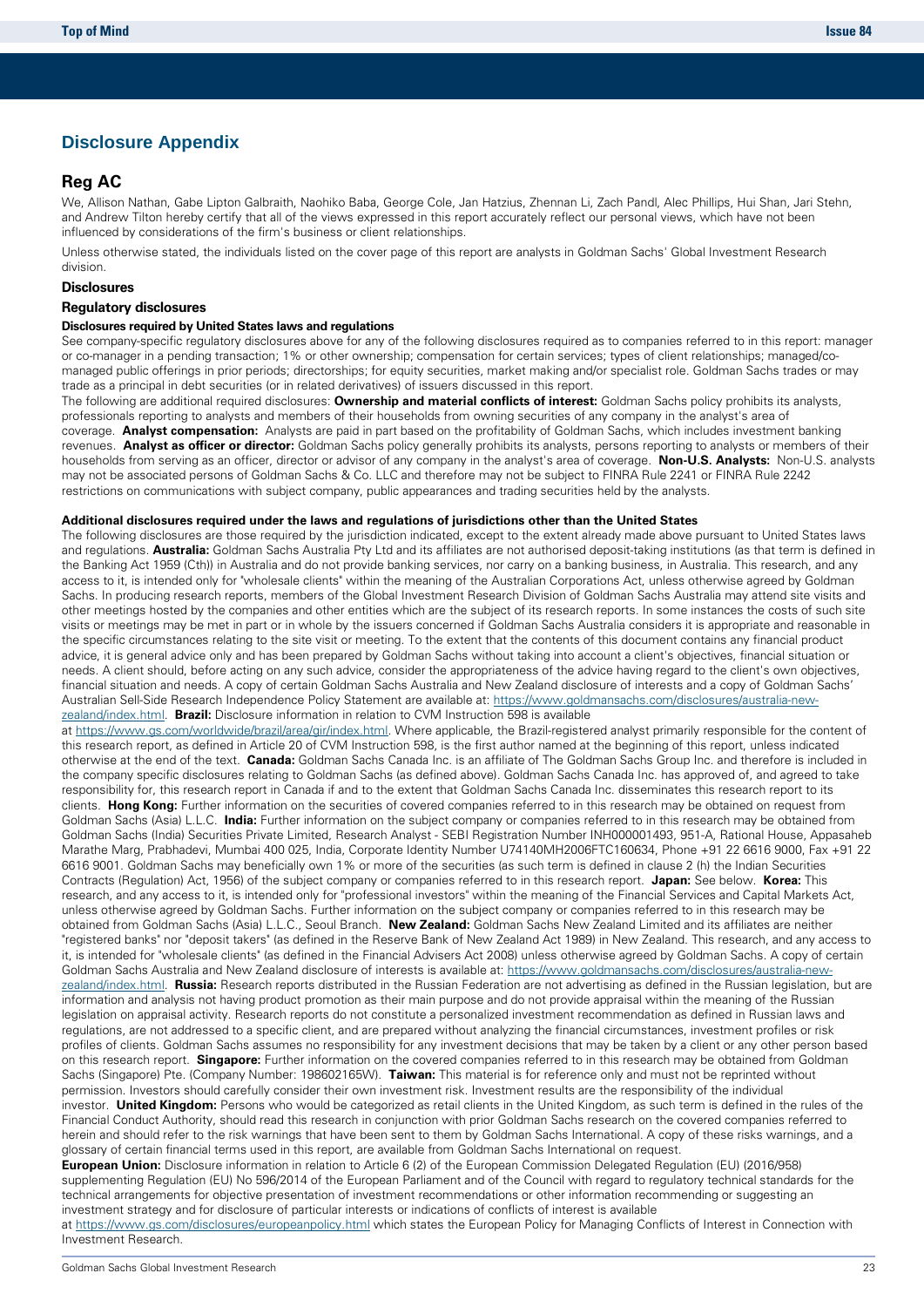**Japan:** Goldman Sachs Japan Co., Ltd. is a Financial Instrument Dealer registered with the Kanto Financial Bureau under registration number Kinsho 69, and a member of Japan Securities Dealers Association, Financial Futures Association of Japan and Type II Financial Instruments Firms Association. Sales and purchase of equities are subject to commission pre-determined with clients plus consumption tax. See company-specific disclosures as to any applicable disclosures required by Japanese stock exchanges, the Japanese Securities Dealers Association or the Japanese Securities Finance Company.

#### **Global product; distributing entities**

The Global Investment Research Division of Goldman Sachs produces and distributes research products for clients of Goldman Sachs on a global basis. Analysts based in Goldman Sachs offices around the world produce research on industries and companies, and research on macroeconomics, currencies, commodities and portfolio strategy. This research is disseminated in Australia by Goldman Sachs Australia Pty Ltd (ABN 21 006 797 897); in Brazil by Goldman Sachs do Brasil Corretora de Títulos e Valores Mobiliários S.A.; Ombudsman Goldman Sachs Brazil: 0800 727 5764 and / or ouvidoriagoldmansachs@gs.com. Available Weekdays (except holidays), from 9am to 6pm. Ouvidoria Goldman Sachs Brasil: 0800 727 5764 e/ou ouvidoriagoldmansachs@gs.com. Horário de funcionamento: segunda-feira à sexta-feira (exceto feriados), das 9h às 18h; in Canada by either Goldman Sachs Canada Inc. or Goldman Sachs & Co. LLC; in Hong Kong by Goldman Sachs (Asia) L.L.C.; in India by Goldman Sachs (India) Securities Private Ltd.; in Japan by Goldman Sachs Japan Co., Ltd.; in the Republic of Korea by Goldman Sachs (Asia) L.L.C., Seoul Branch; in New Zealand by Goldman Sachs New Zealand Limited; in Russia by OOO Goldman Sachs; in Singapore by Goldman Sachs (Singapore) Pte. (Company Number: 198602165W); and in the United States of America by Goldman Sachs & Co. LLC. Goldman Sachs International has approved this research in connection with its distribution in the United Kingdom and European Union.

**European Union:** Goldman Sachs International authorised by the Prudential Regulation Authority and regulated by the Financial Conduct Authority and the Prudential Regulation Authority, has approved this research in connection with its distribution in the European Union and United Kingdom.

#### **General disclosures**

This research is for our clients only. Other than disclosures relating to Goldman Sachs, this research is based on current public information that we consider reliable, but we do not represent it is accurate or complete, and it should not be relied on as such. The information, opinions, estimates and forecasts contained herein are as of the date hereof and are subject to change without prior notification. We seek to update our research as appropriate, but various regulations may prevent us from doing so. Other than certain industry reports published on a periodic basis, the large majority of reports are published at irregular intervals as appropriate in the analyst's judgment.

Goldman Sachs conducts a global full-service, integrated investment banking, investment management, and brokerage business. We have investment banking and other business relationships with a substantial percentage of the companies covered by our Global Investment Research Division. Goldman Sachs & Co. LLC, the United States broker dealer, is a member of SIPC [\(https://www.sipc.org\).](https://www.sipc.org/)

Our salespeople, traders, and other professionals may provide oral or written market commentary or trading strategies to our clients and principal trading desks that reflect opinions that are contrary to the opinions expressed in this research. Our asset management area, principal trading desks and investing businesses may make investment decisions that are inconsistent with the recommendations or views expressed in this research. We and our affiliates, officers, directors, and employees, will from time to time have long or short positions in, act as principal in, and buy or sell, the securities or derivatives, if any, referred to in this research, unless otherwise prohibited by regulation or Goldman Sachs policy.

The views attributed to third party presenters at Goldman Sachs arranged conferences, including individuals from other parts of Goldman Sachs, do not necessarily reflect those of Global Investment Research and are not an official view of Goldman Sachs.

Any third party referenced herein, including any salespeople, traders and other professionals or members of their household, may have positions in the products mentioned that are inconsistent with the views expressed by analysts named in this report.

This research is focused on investment themes across markets, industries and sectors. It does not attempt to distinguish between the prospects or performance of, or provide analysis of, individual companies within any industry or sector we describe.

Any trading recommendation in this research relating to an equity or credit security or securities within an industry or sector is reflective of the investment theme being discussed and is not a recommendation of any such security in isolation.

This research is not an offer to sell or the solicitation of an offer to buy any security in any jurisdiction where such an offer or solicitation would be illegal. It does not constitute a personal recommendation or take into account the particular investment objectives, financial situations, or needs of individual clients. Clients should consider whether any advice or recommendation in this research is suitable for their particular circumstances and, if appropriate, seek professional advice, including tax advice. The price and value of investments referred to in this research and the income from them may fluctuate. Past performance is not a guide to future performance, future returns are not guaranteed, and a loss of original capital may occur. Fluctuations in exchange rates could have adverse effects on the value or price of, or income derived from, certain investments. Certain transactions, including those involving futures, options, and other derivatives, give rise to substantial risk and are not suitable for all investors. Investors should review current options and futures disclosure documents which are available from Goldman Sachs sales representatives or at <https://www.theocc.com/about/publications/character-risks.jsp> and [https://www.fiadocumentation.org/fia/regulatory](https://www.fiadocumentation.org/fia/regulatory-disclosures_1/fia-uniform-futures-and-options-on-futures-risk-disclosures-booklet-pdf-version-2018)[disclosures\\_1/fia-uniform-futures-and-options-on-futures-risk-disclosures-booklet-pdf-version-2018.](https://www.fiadocumentation.org/fia/regulatory-disclosures_1/fia-uniform-futures-and-options-on-futures-risk-disclosures-booklet-pdf-version-2018) Transaction costs may be significant in option strategies calling for multiple purchase and sales of options such as spreads. Supporting documentation will be supplied upon request. **Differing Levels of Service provided by Global Investment Research:** The level and types of services provided to you by the Global Investment Research division of GS may vary as compared to that provided to internal and other external clients of GS, depending on various factors including your individual preferences as to the frequency and manner of receiving communication, your risk profile and investment focus and perspective

(e.g., marketwide, sector specific, long term, short term), the size and scope of your overall client relationship with GS, and legal and regulatory constraints. As an example, certain clients may request to receive notifications when research on specific securities is published, and certain clients may request that specific data underlying analysts' fundamental analysis available on our internal client websites be delivered to them electronically through data feeds or otherwise. No change to an analyst's fundamental research views (e.g., ratings, price targets, or material changes to earnings estimates for equity securities), will be communicated to any client prior to inclusion of such information in a research report broadly disseminated through electronic publication to our internal client websites or through other means, as necessary, to all clients who are entitled to receive such reports.

All research reports are disseminated and available to all clients simultaneously through electronic publication to our internal client websites. Not all research content is redistributed to our clients or available to third-party aggregators, nor is Goldman Sachs responsible for the redistribution of our research by third party aggregators. For research, models or other data related to one or more securities, markets or asset classes (including related services) that may be available to you, please contact your GS representative or go to [https://research.gs.com.](https://research.gs.com/) Disclosure information is also available at <https://www.gs.com/research/hedge.html> or from Research Compliance, 200 West Street, New York, NY

**© 2019 Goldman Sachs.**

10282.